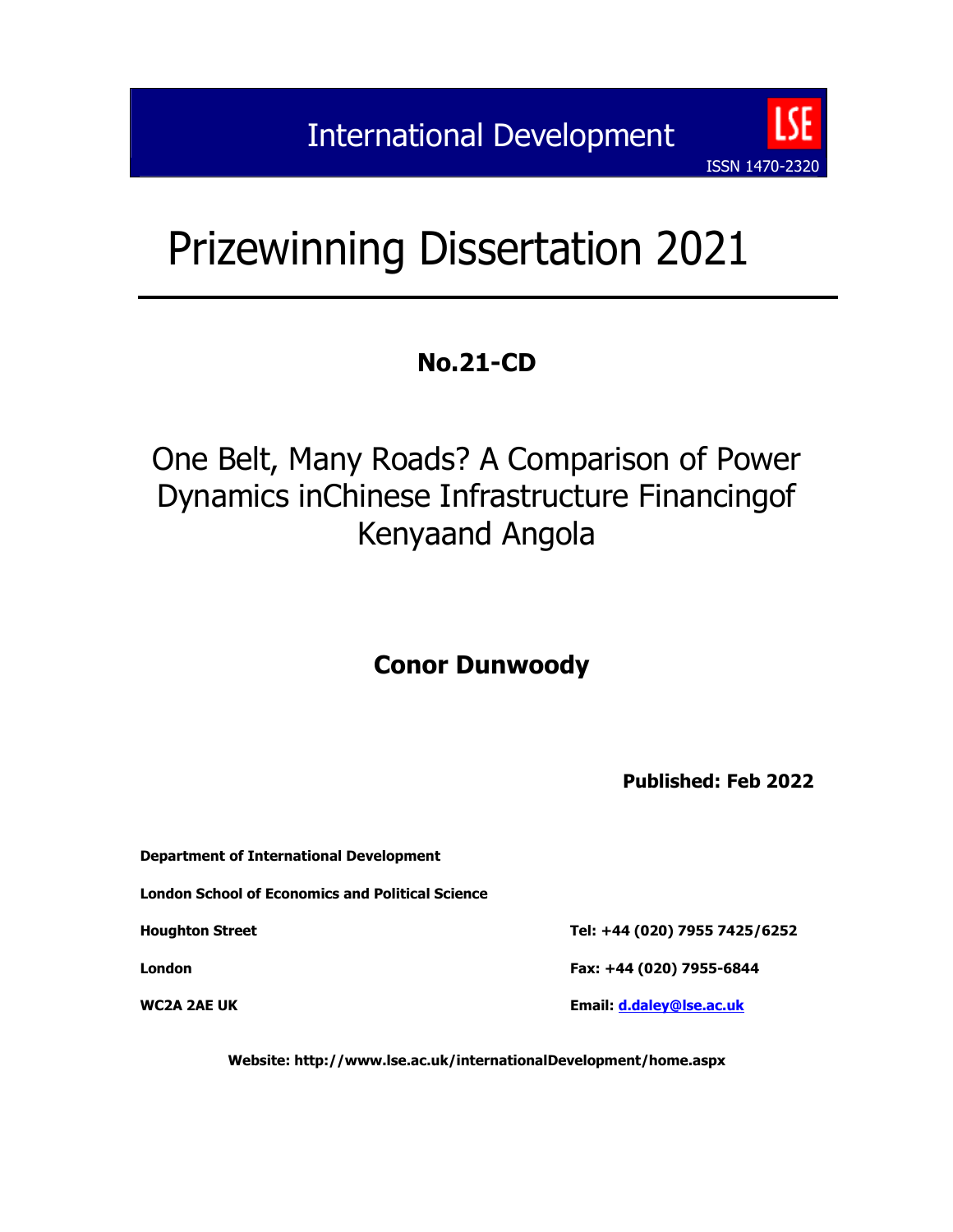## <span id="page-1-0"></span>**Abstract**

African states are increasingly engaging with Chinese lending to address critical gaps in physical infrastructure. However, both academic and political debates on China-Africa lending dispute whether African economies can secure such financing without sacrificing control of their economic direction. This debate often reduces China-Africa power relations to a binary where African either enjoys significant agency over its development or is helpless in the face of its structural position in the global economy. This binary elides differential outcomes between different African states' experiences of Chinese infrastructure lending, and the question thus emerges of why certain African countries achieve more favourable power dynamics in Chinese infrastructure lending. This paper explores this through a comparative case design that first illustrates key differences in Angolan and Kenyan experiences of Chinese financing. Then, a comparative analysis analyses differences in Angolan and Kenyan strategies to optimise these terms. Overall, this analysis suggests that Angola has been to achieve more favourable power dynamics than Kenya due to a more advantageous structural position in the global economy.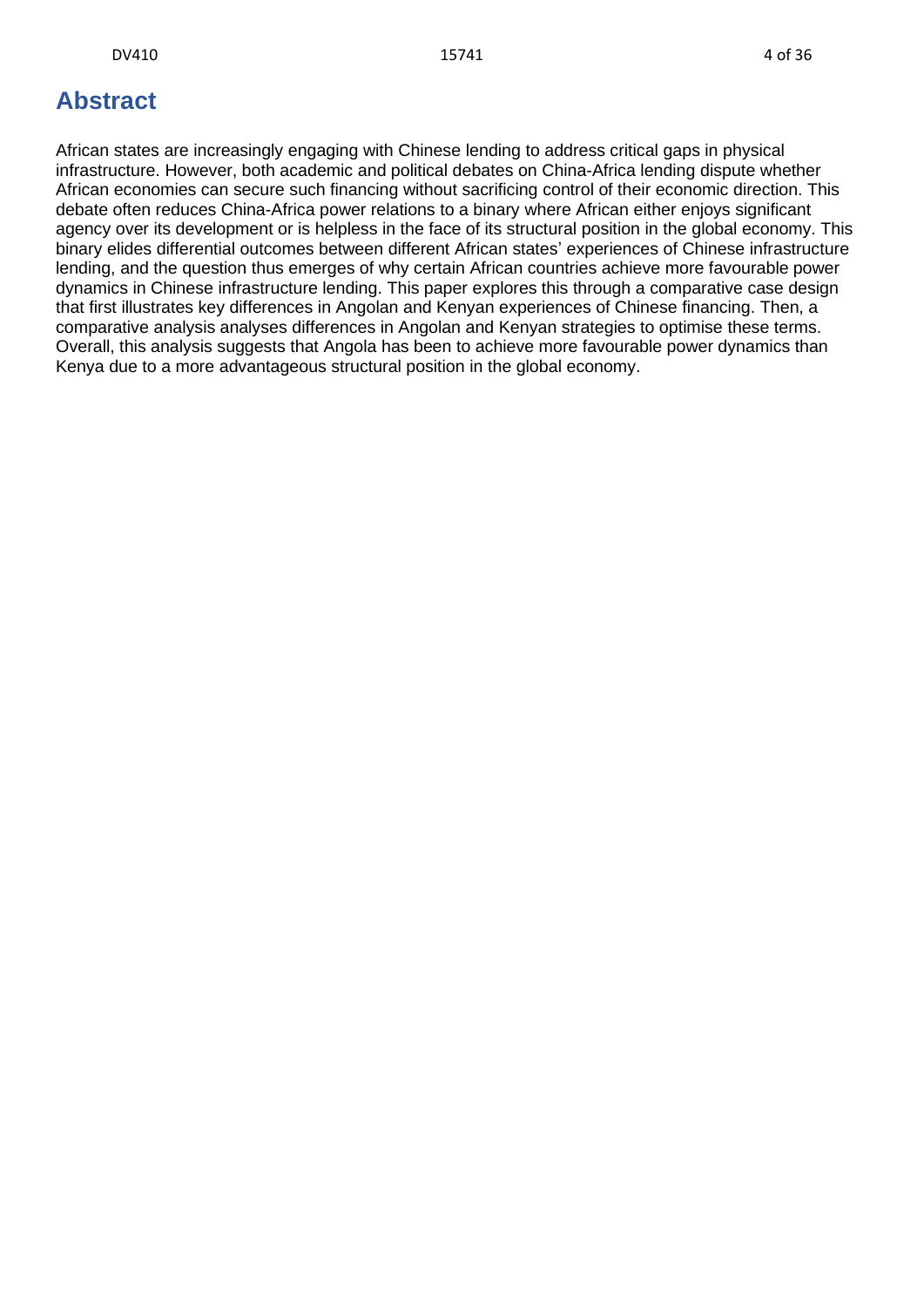## **Contents**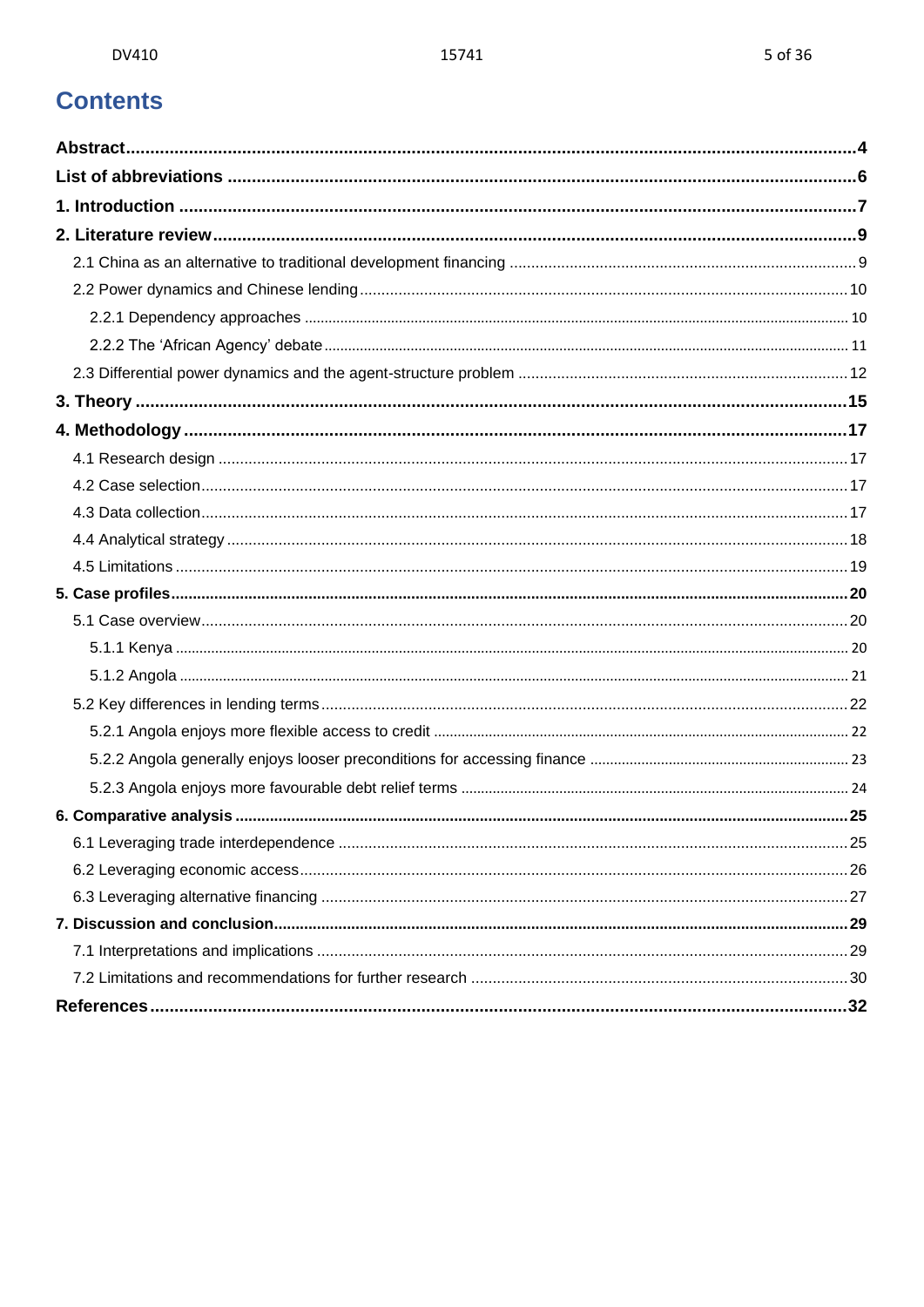## <span id="page-3-0"></span>**List of abbreviations**

BRI – Belt and Road Initiative CDB – China Development Bank CIF – China International Fund CRBC – China Road and Bridge Corporation IMF – International Monetary Fund KNBS – Kenya National Bureau of Statistics KSh – Kenyan Shilling PPP – Public-private partnership SAIS-CARI - John Hopkins School of Advanced International Studies and China Africa Research Initiative SGR – Standard Gauge Railway SOE – State-owned enterprise SSA – Sub-Saharan Africa WB – World Bank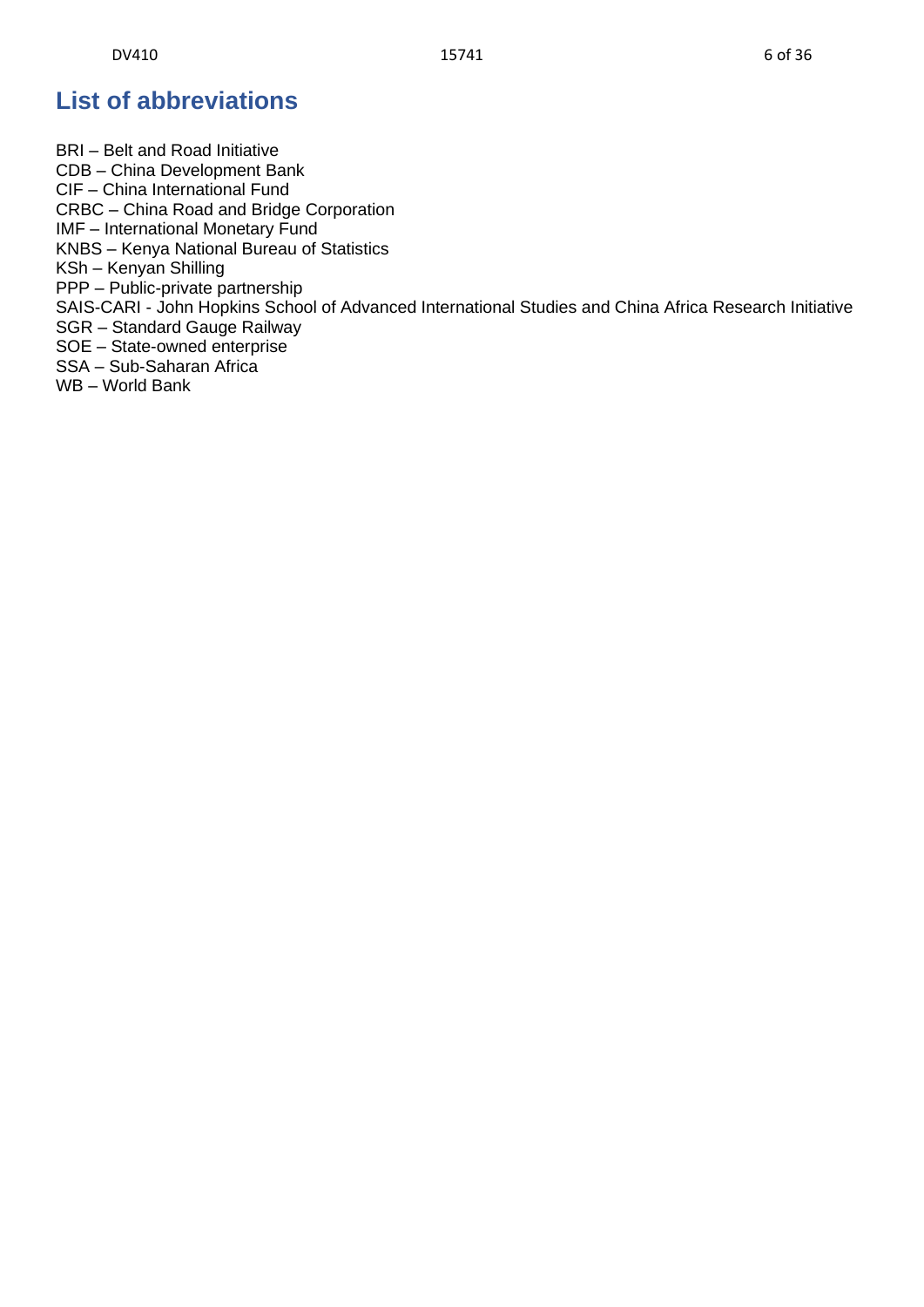## <span id="page-4-0"></span>**1. Introduction**

Investments in physical infrastructure provide significant developmental gains to developing countries, both in terms of economic and social outcomes. As high as one half of infrastructure services are used as 'final consumption by households', including necessities such as water and electricity (Straub, 2011, p. 684). Moreover, the percentage of infrastructure consumption not deriving from households typically derives by firms, and thus strong infrastructure improves productivity and encourages investment (Straub, 2011). Despite the benefits of physical infrastructure therefore been widely accepted, there is nevertheless a pronounced deficit in sub-Saharan African (SSA) physical infrastructure (Githaiga et al, 2019; Wethal, 2019; Collier and Cust, 2015). Notably, the World Bank has noted that African countries lag behind other low and middle-income countries on 'just about every measure of infrastructure coverage' (Foster and Briceño-Garmendia, 2010, p. 2). In terms of addressing this shortfall, the African Development Bank has estimated that Africa will have infrastructure financing needs of up to USD 170 billion a year by 2025, with the estimated external gap as high as 108 billion a year (African Development Bank, 2020). Consequently, the cost of this infrastructure deficit is passed on to these countries in the form of stunted economic performance and poor human development outcomes. For example, it has been highlighted that the cost of transportation is five times higher in Africa than in the rest of the world (Power et al., 2012). Thus, expanding infrastructure financing sources is crucial for SSA economies to improve development outcomes and enable broader economic transformation.

Recently, China has emerged as a possible means to close this gap. Indeed, African governments have been able to secure \$153 billion USD in Chinese financing between 2000 and 2019, with the majority of this going to infrastructure projects (Acker and Brautigam, 2021). But despite Chinese-provided infrastructure loans seemingly representing a positive opportunity for SSA, there has been significant scrutiny and criticism of Chinese infrastructure financing in both popular and academic discourse. This debate about the power dynamics has captured popular and political attention, with some accusing China of 'imperialist ambitions' (Pomfret, 2018). Likewise, China has faced accusations of 'debt-trap diplomacy', including when a bipartisan group of 16 U.S. senators signed a letter raising concerns around Chinese lending practices (Office of Chuck Grassley, 2018). Most notably, in December 2018, then-US National Security Adviser John Bolton (2018) posited that China uses 'opaque agreements and the strategic use of debt to hold states in Africa captive to Beijing's wishes and demands.' However, such concerns do not just originate from Western audiences, but also recur in African media. For example, Nigerian media have employed similar language surrounding debt-traps (Baje, 2021; Emejo, Sumaina and Nnah, 2021). Likewise, the media in Kenya (Mutambo, 2020; Bacha, 2021) have viewed Chinese influence with suspicion, with concerns heightened by the impact of the COVID-19 pandemic on African economies who are already heavily indebted.

Although several studies have offered analyses and explanations of China-Africa power relations in relation to infrastructure financing, these have rarely explored how experiences of Chinese infrastructure financing vary across African states. Thus, the diverse experiences of dozens of countries are reduced to 'China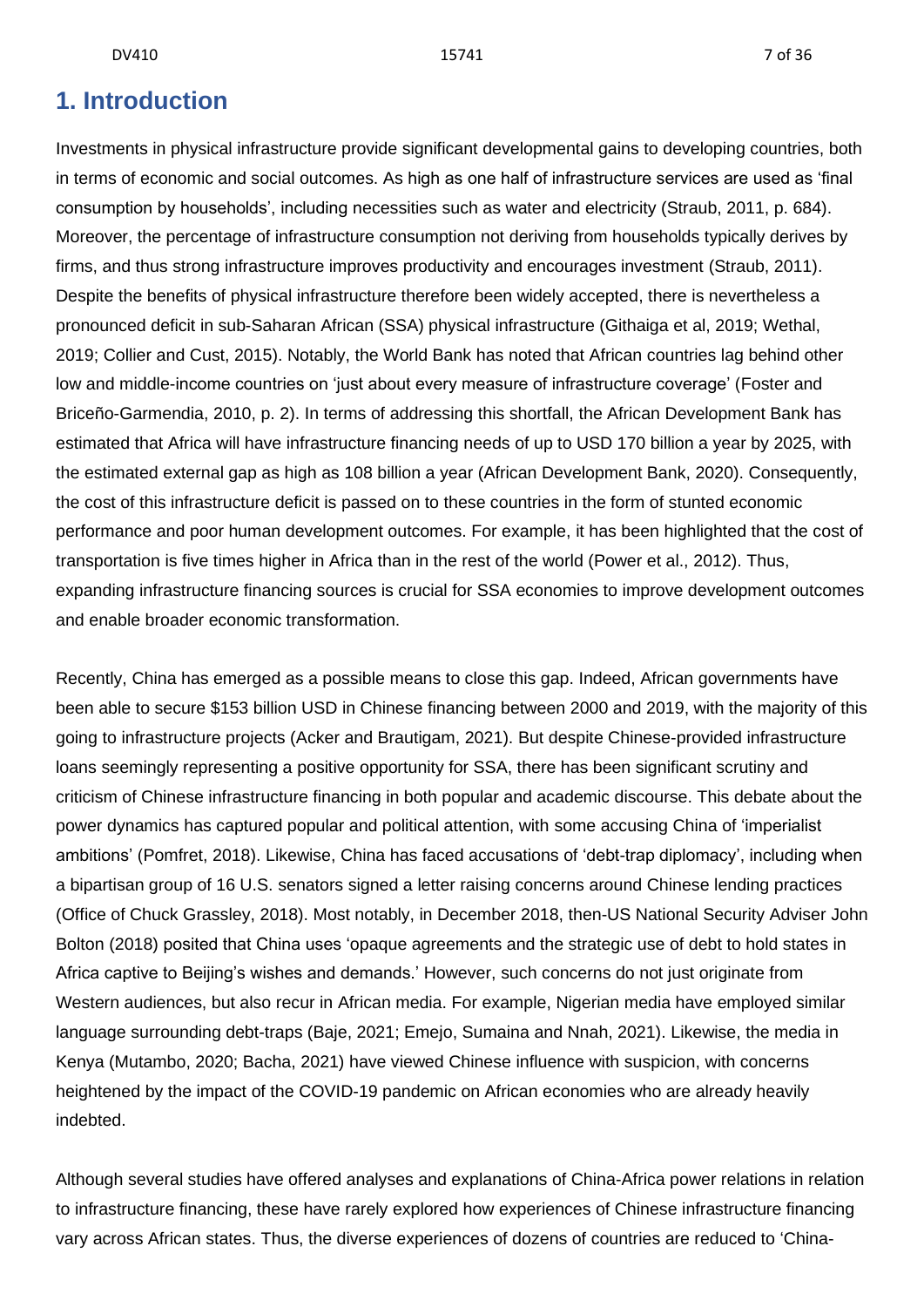Africa'. Given the ongoing need for additional infrastructure financing for SSA and the clear development benefits of infrastructure, it is important to understand how countries have optimised their agency when seeking Chinese finance. By doing so, a better scholarly understanding can be achieved of the benefits and drawbacks for African countries pursuing Chinese infrastructure loans. The central objective of this dissertation is therefore to explore how China-Africa power dynamics vary across different country contexts, exploring the question of **why certain African countries achieve more favourable power dynamics in relation to Chinese infrastructure lending?** To explore this, a comparative case study research design has been adopted that compares the power dynamics resulting from Chinese infrastructure lending in Angola to those in Kenya. In the process, the following sub-questions are addressed:

- i) What are the main differences in the terms of Chinese infrastructure lending between Kenya and Angola post-2000?
- ii) How have expressions of agency differed in Kenyan and Angolan examples of Chinese infrastructure lending?
- iii) To what extent have structural factors determined country agency in relation to infrastructure lending?

In answering these questions, the primary contribution of this paper to the literature will be providing greater nuance to the debates about power dynamics in China-Africa relations. By adopting a comparative case study methodology that emphasises differential outcomes, it is possible to not just better understand what differences exist across China-Africa relations, but to suggest *why* these differences exist. In addition, exploring the different experiences of power dynamics when pursuing Chinese lending will provide a more nuanced understanding of how the agency of African states relates to their structural position in the global economy.

This paper is structured as follows. Section 2 provides a literature review, outlining the historical context of African infrastructure and exploring the current scholarly debates about China-Africa power relations. Section 3 introduces the theoretical framework and argument underpinning this paper, while section 4 outlines the methodology. Section 5 provides a structural snapshot of both cases, alongside key differences observed in infrastructure lending terms. Section 6 then performs a comparative analysis of the main strategies both cases used to increase leverage when pursuing Chinese infrastructure financing, connecting these to the structural differences outlined in the previous section. The paper concludes with a discussion analysing these findings in the context of the broader debates around African agency introduced in the literature section, before highlighting recommendations for further study.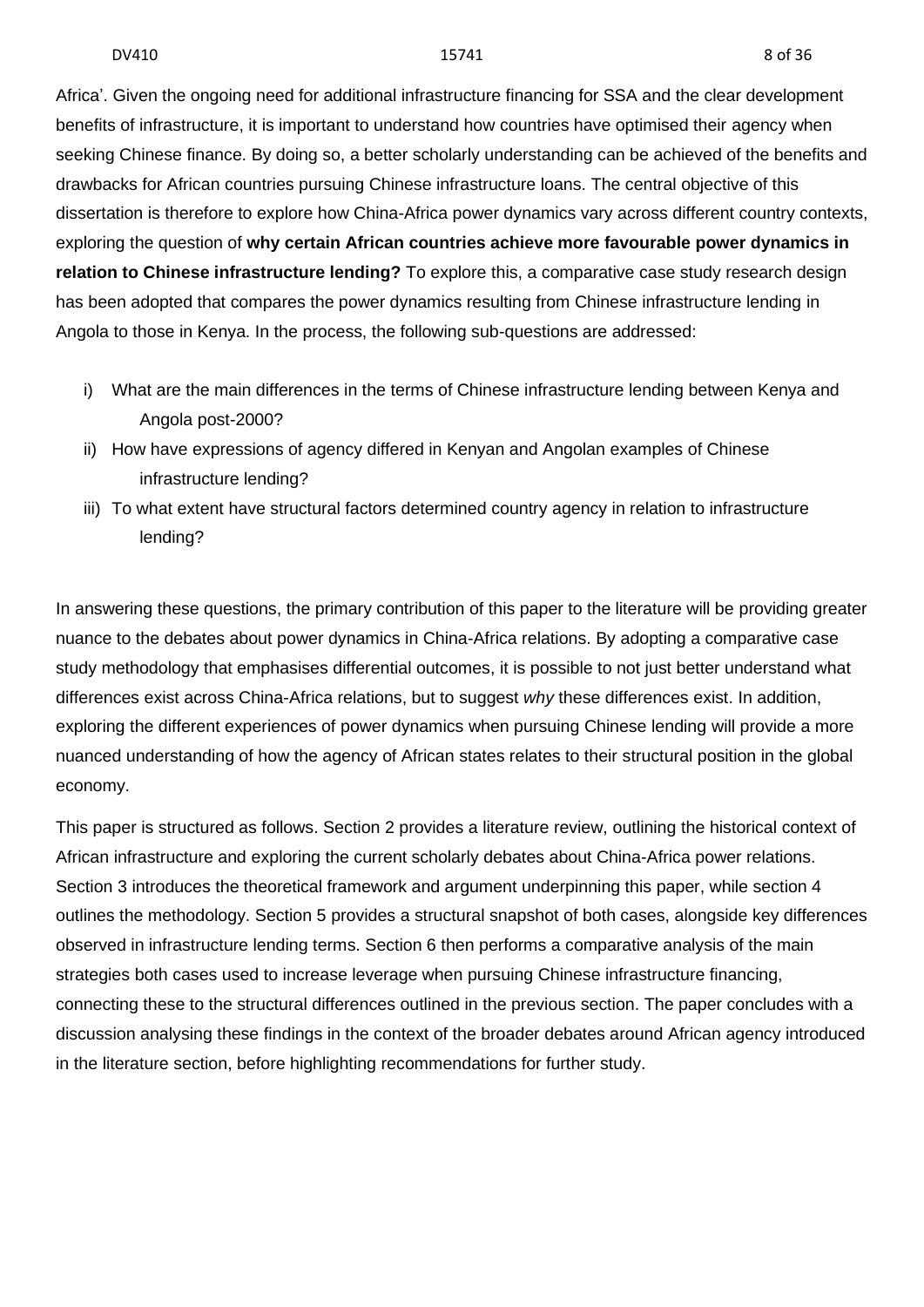## <span id="page-6-0"></span>**2. Literature review**

### 2**.**1 China as an alternative to traditional development financing

<span id="page-6-1"></span>To understand the power dynamics of China-Africa lending, it is important to first understand that China has only recently become a major infrastructure financier. Prior to this, African infrastructure largely reflected broader colonial practices designed to exploit African labour and natural resources. Indeed, the infrastructure of SSA today is still rooted in such extractive practices, for example mine-to-coast infrastructure, rather than producing cross-broader trade and regional connectivity (Bonfatti and Poelhekke, 2014). Moreover, an unfavourable infrastructure financing environment remained after the end of Western colonialism. From this period until 2000, the undisputed main sources of development finance for developing countries were the International Monetary Fund (IMF) and World Bank (WB). Where the IMF has provided broader credit for development, the WB has focused on providing financing for development projects. However, both organisations financing practices have been associated with stripping African economies of agency. Since the 1980s, the delivery of this funding has been observed to be structured around the promotion of a 'Washington Consensus': a series of pro-market policies such as privatisation, spending cuts and financial liberalisation (Williamson, 2004). To be eligible for development finance from the IMF and WB, countries would first have to commit to 'Structural Adjustment Programs': a lending facility where provision of finance was conditioned on accepting market-based reforms. This is known as conditionality and has been heavily criticised, particularly in relation to Sub-Saharan Africa. For example, it has been argued by Mkandawire (1988) that structural adjustment drove 'deindustrialisation' across the subcontinent, by forcing SSA governments to extensively cut spending and measures to stimulate industrial activity. Moreover, this has been tied directly to the infrastructure gap currently existing within the subcontinent, by reducing public expenditures and thus public investment into infrastructure (Estache, 2006; Foch, 2013) The WB has funded fewer infrastructure projects in recent years, instead expanding its own policy-based lending (Smets and Knack, 2014). When the WB does finance infrastructure projects, this has moreover often been accompanied by conditions for debtor countries to privatise infrastructure, particularly in SSA (Foch, 2013).

Pre-2000, China-Africa relations were characterised by the idea of 'South-South' cooperation, drawing on a shared socialist ideology and colonial history. South-South cooperation attacked the bullying tactics of Western former imperial countries against smaller postcolonial countries, with China finding an affinity with SSA's experience of development as fundamentally different to the one experienced by the West (Mohan et al, 2012). Thus, Chinese assistance to the subcontinent in this period was rhetorically rooted in the idea of working together to address such North-South imbalances. There were some a few isolated examples of Chinese infrastructure financing in this period, primarily the TAZARA railway in eastern Tanzania (Robinson and Shambaugh, 1994). However, Chinese support of the sub-continent in this period was characterised more by military support than infrastructure financing (Mohan et al, 2012). It is only post-2000 that China has undertaken a far more active role in development - and particularly infrastructure – financing. Notably, Chinese development assistance through lending rose from just \$10 million USD in 2000 to annual lending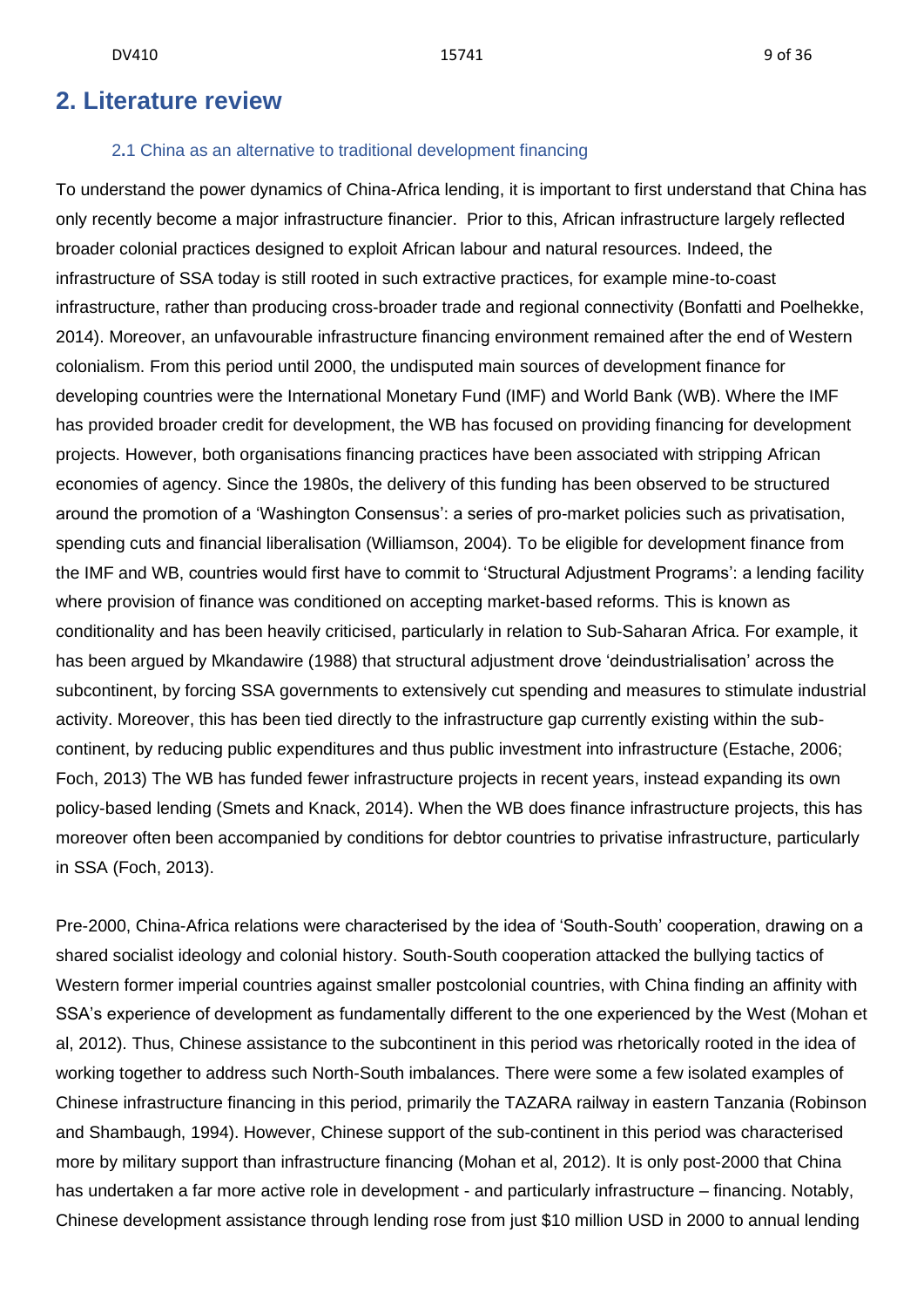of \$28 billion USD in 2016 (Acker and Brautigam, 2021). Furthermore, more than 65% of Chinese loans go to physical infrastructure, whereas more than half of the assistance provided by OECD donors go towards social sectors (Usman, 2021). China's 2013 commencement of its Belt and Road Initiative (BRI) has furthermore provided a rhetorical China's infrastructure financing (Leach et al, 2019). BRI has drawn on similar rhetoric to earlier ideas of South-South cooperation, with a focus on 'win-win' partnerships is enshrined in a series of official BRI 'cooperation priorities', focused on the idea of fostering closer ties with BRI partners in areas such as trade, facilities connectivity, and investment (National Development and Reform Commission, 2015). Thus, this cooperation has been viewed by African countries as a potential source of empowerment in contrast to the lack of agency experienced in 'Washington Consensus' lending.

### <span id="page-7-0"></span>2.2 Power dynamics and Chinese lending

## 2.2.1 Dependency approaches

<span id="page-7-1"></span>One group of scholars have critically appraised China's emergence as a source of infrastructure financing for Africa through the lens of dependency 'theory' – somewhat of a misnomer as there is no one theory of dependency. Historically, this group of scholars focused on bilateral power relations between developed Global North economies and developing Global South economies. There is a diversity of thinking in this school, but the key idea is that the global economy is structured into a global core and periphery, with core economies exploiting peripheral ones through resource extraction (Frank, 1966; Cardoso, 1972). In this view, economic investment by core countries into the periphery prevents independent development from emerging; core actors withhold the transfer of productive technologies and thus prevent developing economies from transforming the structure of their economies (Cardoso, 1972). Thus, an unbalanced economic structure emerges between peripheral and core economies, focused around exploiting developing countries for natural resources and cheap labour. Dependency thinking has shifted as the economy has become more global, with the most notable adoption of the idea being Immanuel Wallerstein's (1974) World-Systems approach, which shifts the bilateral focus of traditional dependency thinking to the multilateral sphere by highlighting the role of systems and institutions. Other approaches have highlighted the importance of foreign capital and 'capital dependency' (Dixon and Boswell, 1996). This assumes that foreign capital flows to industries that benefit global core investors rather than peripheral economies, in the process producing 'disarticulated' economies (Dixon and Boswell, 1996). Similarly, debt has become a greater focus of dependency scholars in recent years (Burns, 2004).

In the context of China-Africa relations, this perspective is perhaps best summarised by Taylor and Zajontz (2020, p. 286), who posits that 'much of the interest in Africa within the BRI framework is hinged upon economic activities that threaten to deepen the continent's dependent position in the global economy.' Underlying this perspective is the concern that China is utilising infrastructure financing to place Africa in a subordinate position as an exporter of natural resources (Taylor and Zajontz, 2020; Mbeki, 2006). Particularly, Chinese investment in SSA has been connected to mining projects enabling China resource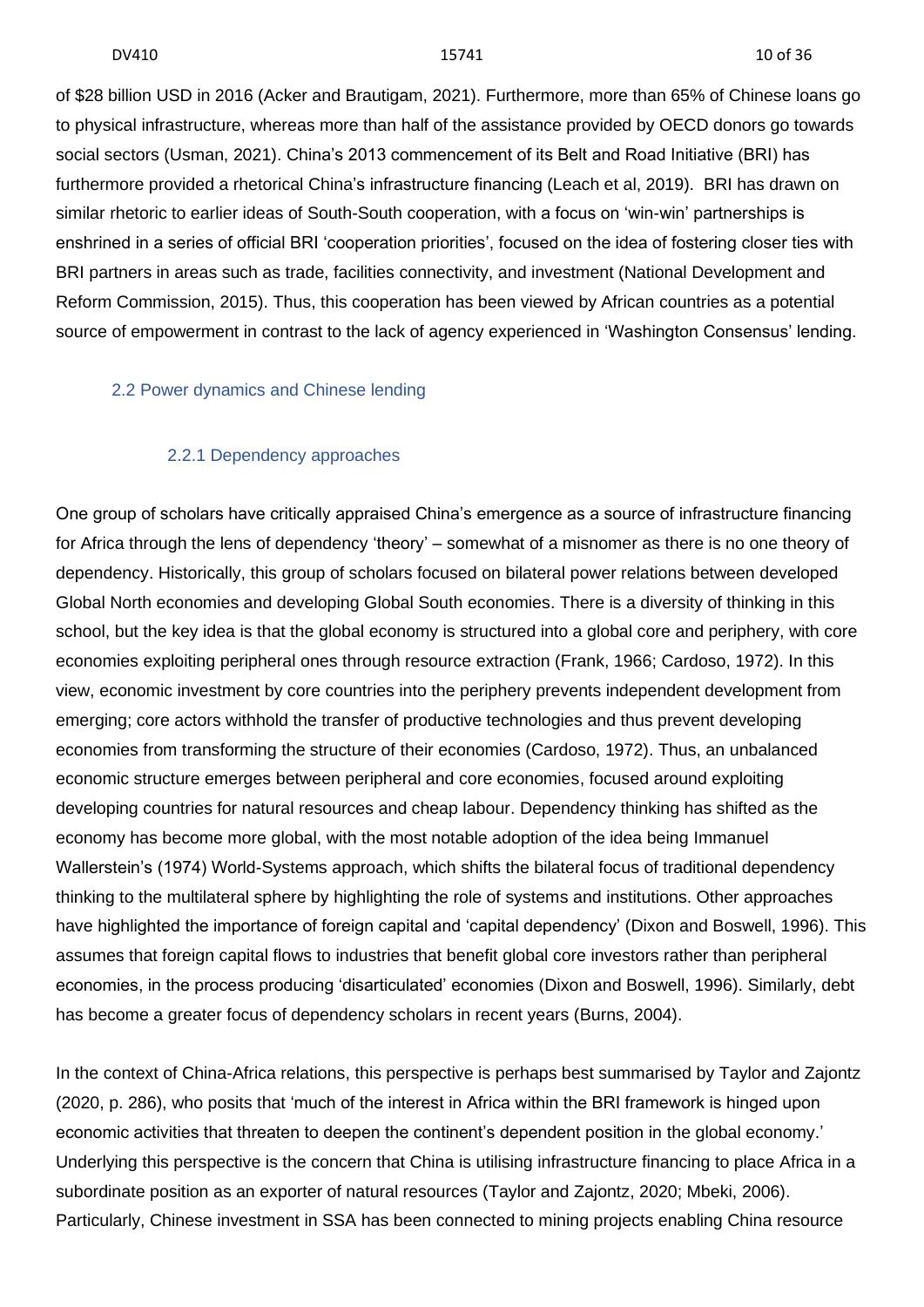access (Maswana, 2015). Furthermore, investments in transportation infrastructure such as roads, railways and ports have also been associated with Chinese efforts to aid the exporting of extracted resources from African economies (Taylor, 2020; Breur, 2017). Recently, there has been scrutinization of the impact of debt resulting from China-Africa infrastructure lending. Echoing popular concerns about 'debt-trap diplomacy', Taylor and Zajontz (2020) have argued that African economies incurring significant debt levels from Chinese lending risk dependency on China as a creditor. Similarly, Tarrosy (2020) has argued that there is an inherent power differential between African debtors and Chinese creditors. Finally, it has been argued that China is using Africa to export excess capital, in line with ideas of capital dependency and world-systems thinking (Zhang, 2017; Taylor and Zajontz, 2020). Particularly, Taylor and Zajontz (2020) argue that Chinese infrastructure finance disarticulates African economies by directing investment towards projects that aid Chinese economic aims but do not fit the structures of consumption and production within the receiving African economy. Ultimately, these scholars are united in viewing external economic processes as rendering China-Africa relations as dependent due to this core-periphery dynamic, regardless of the different internal processes within African countries.

## 2.2.2 The 'African Agency' debate

<span id="page-8-0"></span>Such dependency analyses of China-Africa infrastructure lending have faced substantial criticism. Immediately, it has been highlighted that Chinese financing of African infrastructure has produced positive development outcomes, including linkages and employment (Brautigam et al, 2016; McKinsey, 2017). However, this is not necessarily inconsistent with dependency thinking, particularly the idea of 'dependent development' proposed by Cardoso (1972, p. 120) where limited growth fails to promote economic transformation and agency. Consequently, the more fundamental criticism of this dependency perspective is that it presents a deterministic vision of African economic engagement that is entirely determined by Chinese decisions. Notably, Mohan and Lampert (2013, p. 109) have argued that such accounts 'simply produce political nihilism that forecloses a future in which African agency can be realised in more transformative ways.' Such criticism reflects an increasing acknowledgement by scholars of the concept of 'African agency' (Mohan, 2015; Procopio, 2018; Corkin, 2013). Such scholars have diverged from dependency and world-systems theorists by arguing that a focus on the actions of the Chinese state has obscured the importance of African states as agents. Notably, Lampert and Mohan (2013, p. 94) have highlighted the focus in literature on 'Chinese state actors qua African state actors.' These scholars highlight the active involvement of African actors in negotiating infrastructure financing. Particularly, Soulé (2020) has explicitly rejected the idea of a new colonial 'scramble for Africa' by highlighting that African state actors are now involved in negotiating infrastructure loans at conferences such as the Forum on Chinese and African Cooperation. In contrast to dependency approaches positing that engagement with China locks African economies into low-value and resource-oriented economic activities, Soulé suggests that African participation in such conferences reduces dependency through diversifying economic partners. Indeed, a recurring suggestion in African agency approaches is that the newness of China in Africa provides a source of leverage in negotiations with other existing development financiers, such as the WB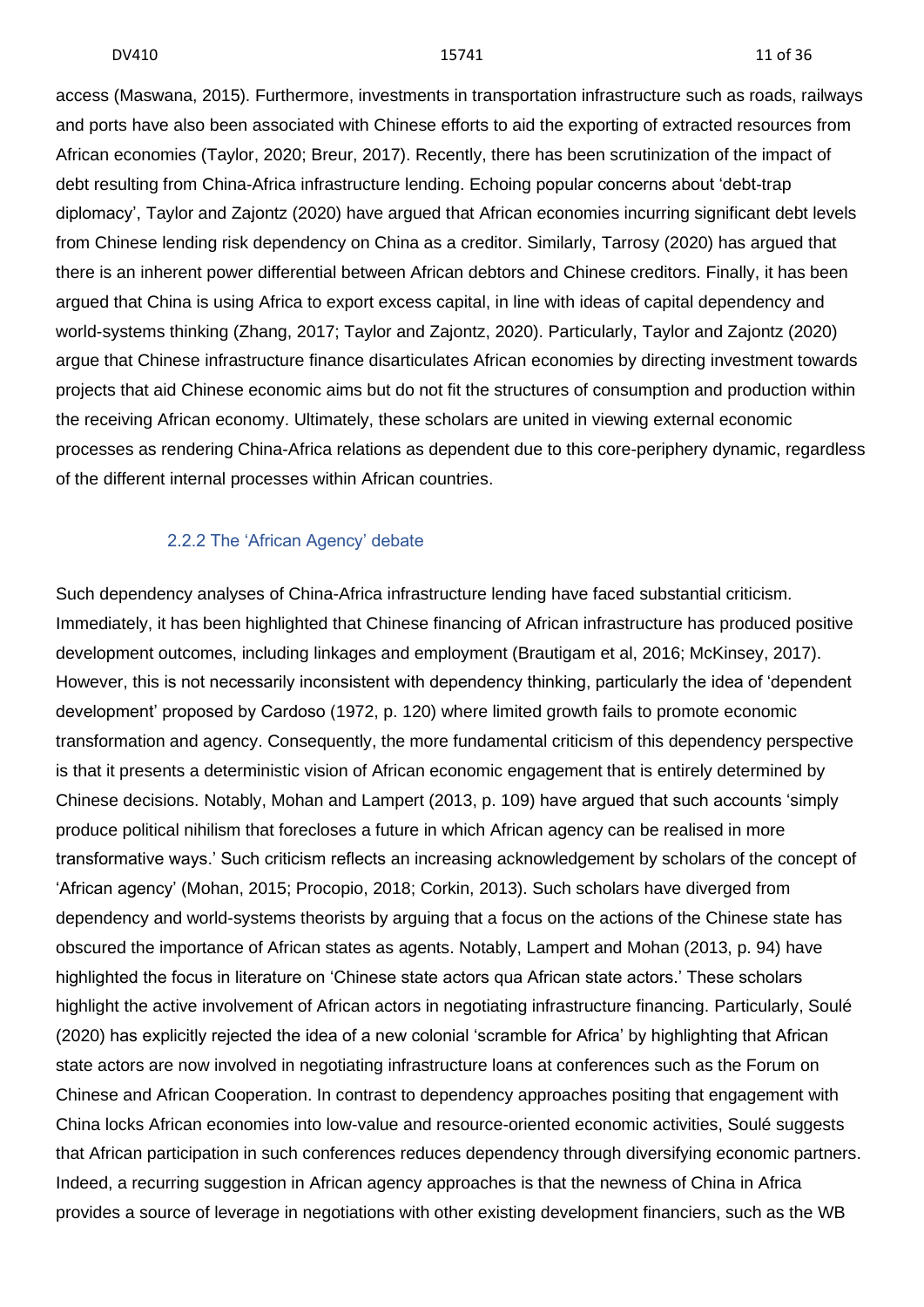and IMF (Swedlund, 2017; Procopio, 2018). Likewise, Soulé (2020) suggests that Chinese finance expands African policy space as it comes with fewer preconditions. Such approaches often overlap with the rhetoric of South-South cooperation, in conceptualising China as a positive alternative to 'Washington Consensus' infrastructure financing.

Despite this initial focus on the state, approaches to African agency have recently disputed the importance of the state. More recent approaches to African agency have tended to adopt a position that locates agency at a bureaucratic or substate level (Mohan and Lampert, 2013; Procopio, 2018; Soulé, 2018). For example, Procopio's (2018, p. 183) idea of 'negotiation tables' has highlighted that there are multiple forums for African countries to express agency in China-Africa relations, including at a bureaucratic and local level. Thus, there is a shift away from the impact of the kind of structural factors highlighted by dependency theorists and instead towards the ability of African countries to leverage 'human resources', such as developed bureaucracies and union environments, in China-Africa relations (Procopio, 2018, p. 179). Methodologically, such approaches have uniformly adopted a micro-focus, typically through a single-case design (Procopio, 2018; Soulé, 2018; Chiyemura, 2019).

Conversely, more structuralist scholars have focused on the agency the state itself (Corkin, 2013; Carmody and Kragelund, 2016). Some such scholars have criticised this micro analysis of agency without contextualising this in terms of China-Africa state relations has been criticised. Notably, Carmody and Kragelund focused on the ability of African state actors to leverage resources as a means of agency. They argue in favour of the importance of analysing agency in the context of the structural position of Africa in the global economy, suggesting that only exploring agency can reinforce an 'internalist' view of African development where issues with the development trajectory of African nations are divorced from the broader economic relations dictating these (Carmody and Kragelund, 2016, p. 5). In contrast to Procopio's focus on human resources, they view the agency available to African countries in China-Africa relations as restricted within the confines of structural processes like natural resource trade. Thus, they locate agency 'at the margins', where African countries can exercise agency within processes such as investment in resourcerelated extraction, without altering their fundamental position in the structure of the global economy (Carmody and Kragelund, 2016, pp. 11, 22). Thus, even though this approach to China-Africa power relations acknowledges the exercise of African agency, it links this to structural determinants in a similar way to dependency scholars.

## <span id="page-9-0"></span>2.3 Differential power dynamics and the agent-structure problem

'African agency' approaches to China-Africa relations have clearly been important in restoring the role of internal African political processes absent from dependency approaches. By highlighting examples of African actors influencing the shape and nature of infrastructure financing arrangements, such approaches have furthermore challenged the structural determinism of dependency approaches. However, approaches to 'African agency' have tended to conceptualise China-Africa power relations in a way that elides the role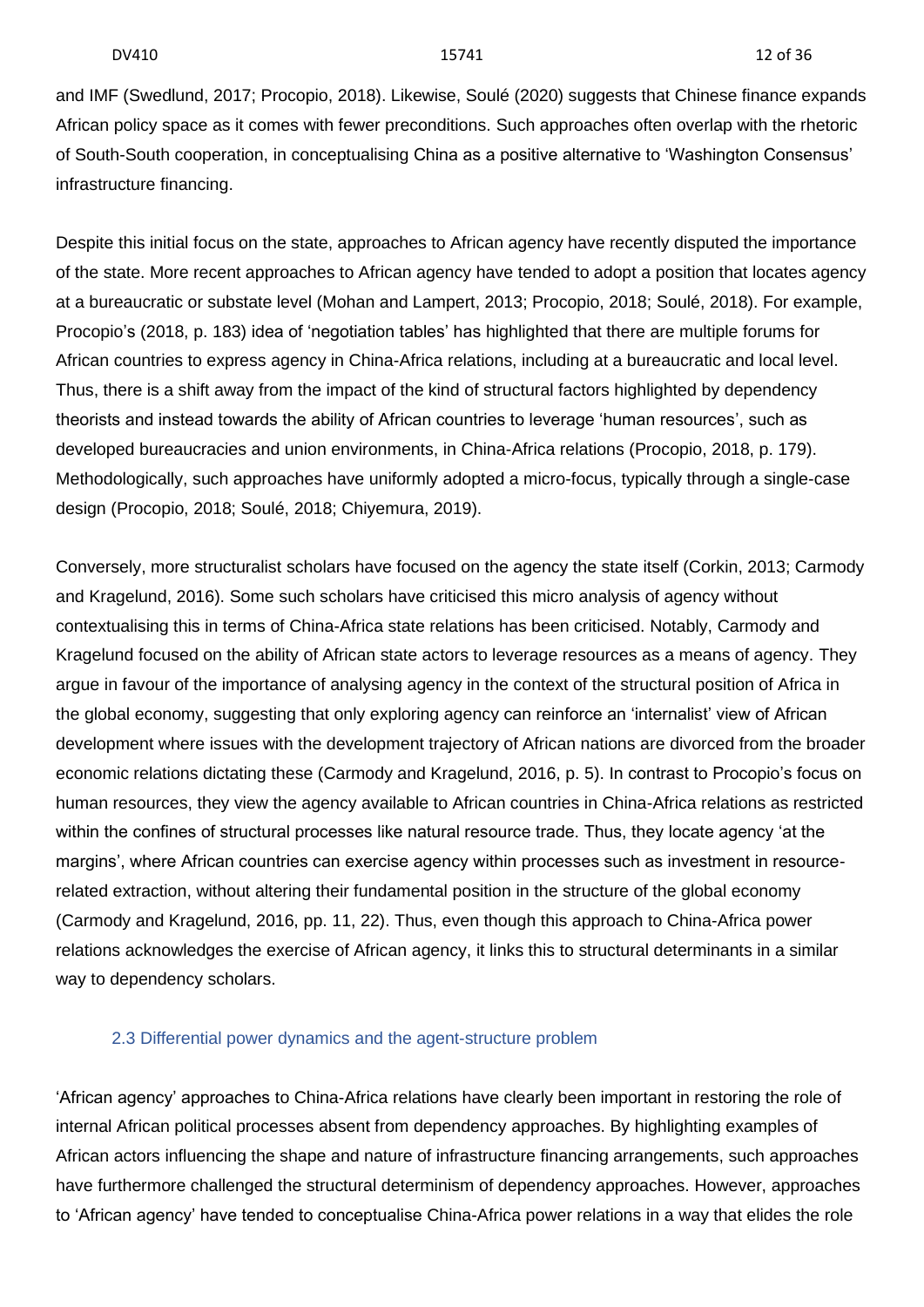of external economic processes, which is further compounded by the micro, single-case study approach of many of these studies. Consequently, these approaches have failed to account for the role that external factors can play in moulding African agency, therefore also obscuring the potential for differential power dynamics between different African economies pursuing Chinese infrastructure financing. Thus, the debate over China-Africa infrastructure financing has often reduced the resulting power relations to external dependency or internal agency, without properly accounting for the interrelations between the two. This has produced a binary, where African countries are either subject entirely to their structural position in relation to China, or conversely are in control of their own direction of development. Consequently, current research is limited in exploring why some African countries achieve are better able to exercise agency in China-Africa relations than others.

The limitations of the existing literature to China-Africa power relations reflects the broader *agent-structure problem* within the social sciences. As Wendt (1987) defines it, the agent-structure problem refers to the difficulty in explaining social behaviour in a way that properly reflects the interrelations between social structures and individual social behaviour. Where explanations of social behaviour are reduced to either agent-level or structure-level processes, such reductionism flattens the complexities of social behaviour (Wendt, 1987). This same problem recurs in international relations literature. For example, dependency approaches to China-Africa relations omit the role of the African state as an agent, thus reducing China-Africa relations to structural determinants such as resource composition and debt. Conversely, 'African agency' approaches focusing on the idea of negotiation at sub-state levels fail to convey the importance of the state in such processes, with agency analysed separately from structural economic relations. In the process, such approaches risk eliding the impact that the structural position of an African economy in relation to China has on the extent of their agency.

Some approaches to China-Africa power relations have tried to reconcile structural and agent-focused explanations. For example, Carmody and Kragelund's (2016) view agency in relation to external economic structures surrounding the oil trade. However, while this initially seems to navigate the agent-structure problem, Carmody and Kragelund essentially subordinate African agency to structural factors by arguing that agency only existing at the margins. A more promising attempt to explore African agency without negating the role of structural factors comes from Corkin's (2015) analysis of Angolan state agency, with the suggestion that Angola experiences unique agency due to its leverage as an oil exporter. However, Corkin's approach focus on the single case of Angola, rather than the position of Angola in comparison to other African states. Thus, differential outcomes and differential relations between agency and structure are implicit rather than explicit. Therefore, in contributing to the question of why certain African countries achieve more favourable power dynamics from Chinese infrastructure lending, this paper adopts a comparative case study design exploring Chinese infrastructure financing in Kenya and Angola. In doing so, I will aim to compare expressions of agency within two different structural contexts, allowing a more nuanced exploration of how power dynamics vary within China-Africa infrastructure financing. This can then inform broader debates about the extent to which Chinese infrastructure financing represents a positive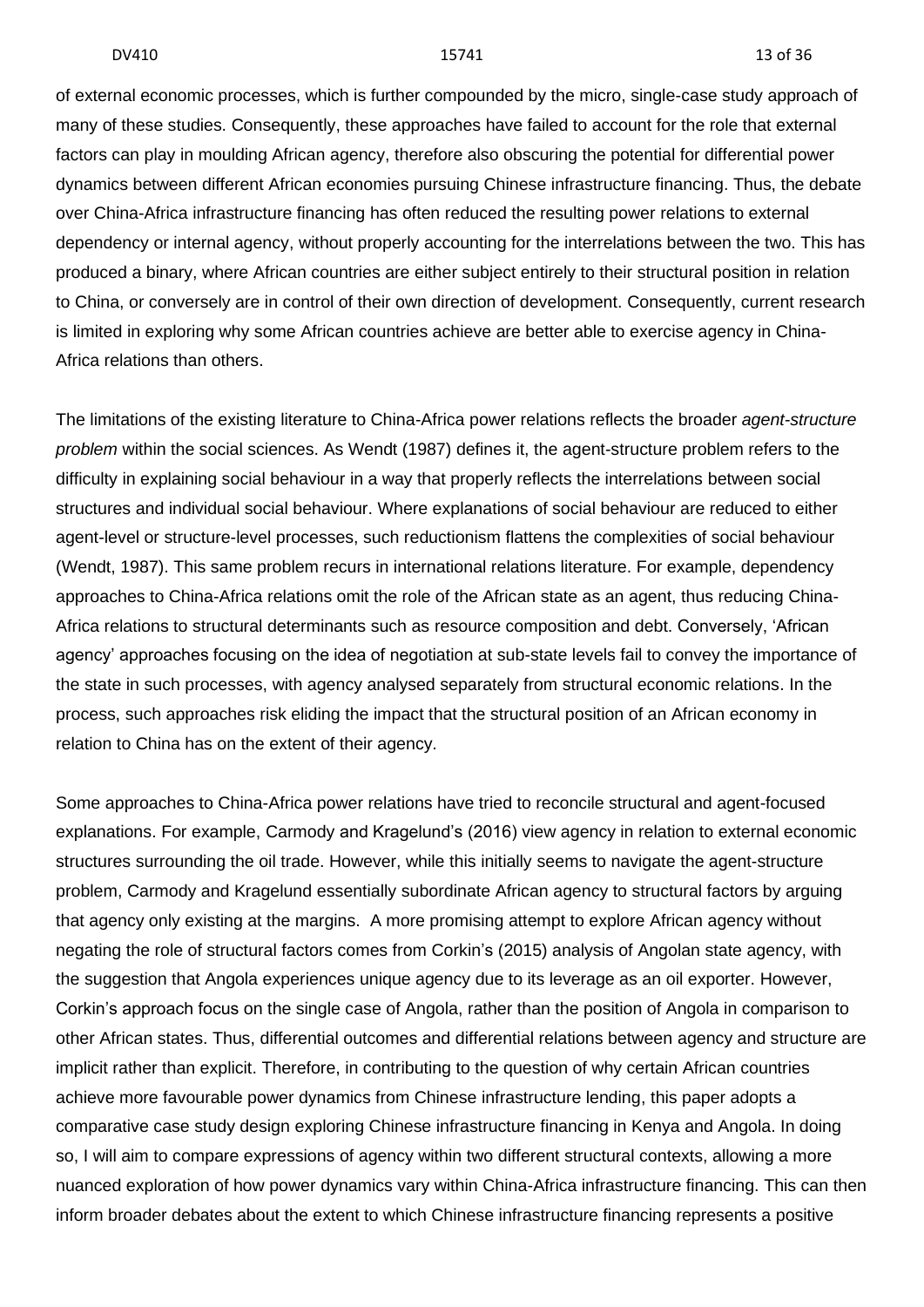source of agency for African debtors, as well as what factors may enable African countries to best leverage Chinese financing as they seek to address critical infrastructure gaps.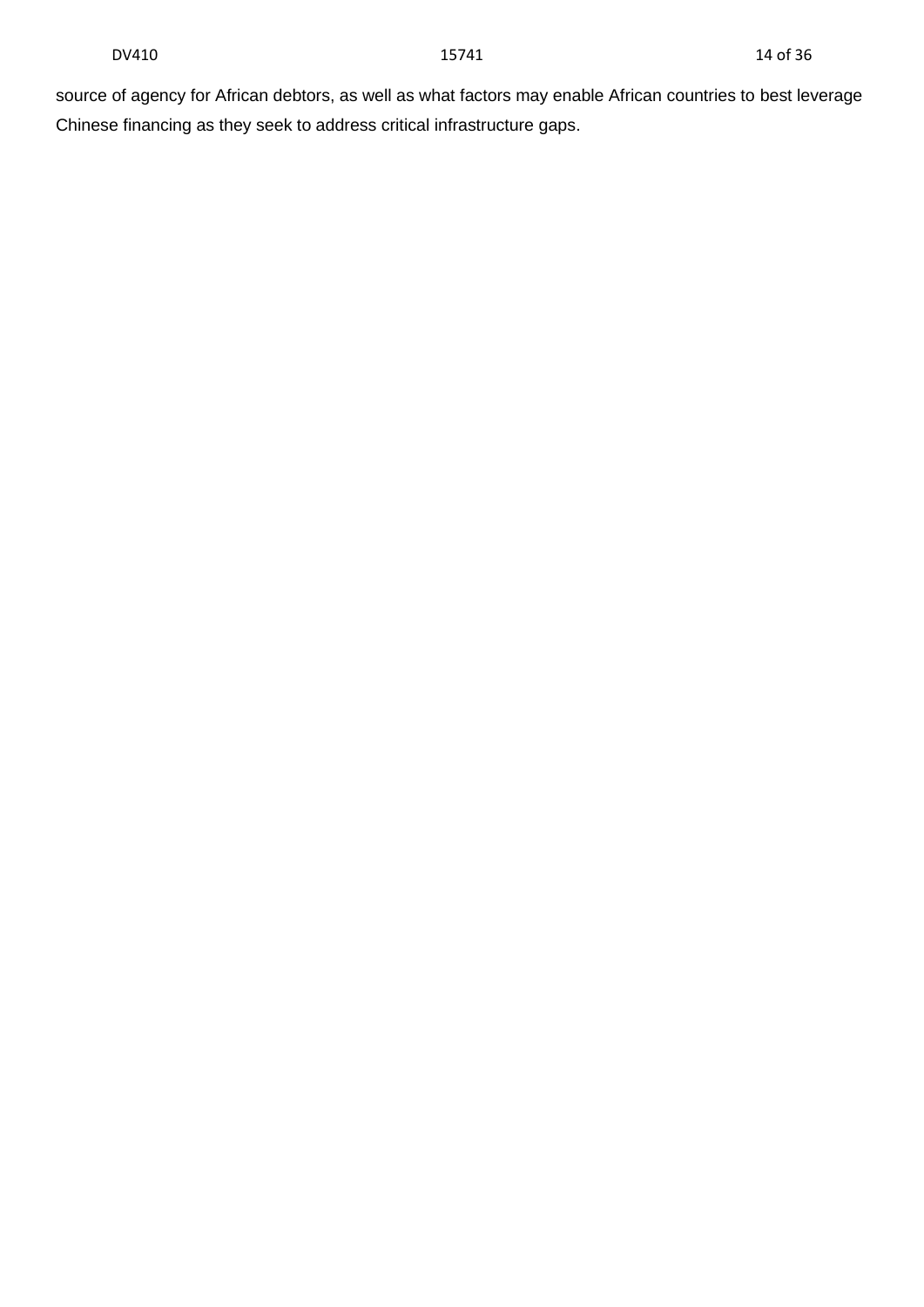## <span id="page-12-0"></span>**3. Theory**

Building off Carmody and Kragelund's approach, I adopt an international political economy approach that argues that structural differences in the economic position of African countries influence the amount of agency available in China-Africa relations. This is because such factors can increase the leverage available to African countries pursuing infrastructure financing, as Corkin (2015) suggested in Angola's oil relations with China. However, to avoid the same structural determinism that characterises structuralist approaches such as the dependency school and Carmody and Kragelund's approach, this paper will consider the concept of dualism introduced by Anthony Giddens' (1984) structuration approach. Per dualism, structures and agents cannot be conceived of independently of one another, instead co-constituting each other. Adapting the idea of agency and structure as existing in relation to one another enables an exploration the impact that the structural aspects of China-Africa relations have on African agency, while acknowledging that African countries still possess the agency to alter some of the structural determinants of their position in the global economy. Thus, although it is expected that structural factors will place a floor and ceiling on potential expressions of agency, it nevertheless may be possible for concerted expressions of agency to expand these.

There are many ontological approaches to defining structure, but this essay draws on the conceptualisation of structure as 'relations of difference that constitute and define the properties of elements' outlined by Wight (2009, p. 131.). Through this lens, it is the different economic capabilities possessed by states that determine their position in the system of the global system (Wight, 2009, p. 131). In this context, bilateral differences in economic capabilities therefore indicate the position of the African debtor in relation to both the Chinese creditor and the global economy. To critically explore how differences in capabilities between African countries thus influence their ability to express agency in power relations with China, this paper compares several factors indicating a country's economic position in relation to China's. Drawing on structuralist approaches outlined in the previous section, an obvious starting point is the impact of resource extraction in China-Africa relations. Natural resource endowment and resource politics is thus one structural factor to incorporate (Phillips, 2019; Corkin, 2015; Carmody and Kraeglund, 2016). More broadly, the balance of trade and investment between African economies and both China and other financing sources is also a factor worth investigating, given the focus on partner diversification throughout the literature (Swedlund, 2017; Procopio, 2018; Soulé, 2020). Similarly, the balance of lending and debt (Taylor and Zajontz, 2020; Tarrosy, 2020) between the case country and external infrastructure financers will be contrasted. These indicators of structural difference will then be used to critically analyse and contextualise differences observed in the agency of the selected cases.

The question underlying this study is: '**why do certain African countries achieve more favourable power dynamics from Chinese infrastructure lending?**' In answering this question, this paper proposes that the answer lies within the ability of countries to navigate and leverage the factors determining their position in the structure of the global economy, particularly in relation to China itself. While decision making and policy actions pursued by African states do influence the power dynamics between the country and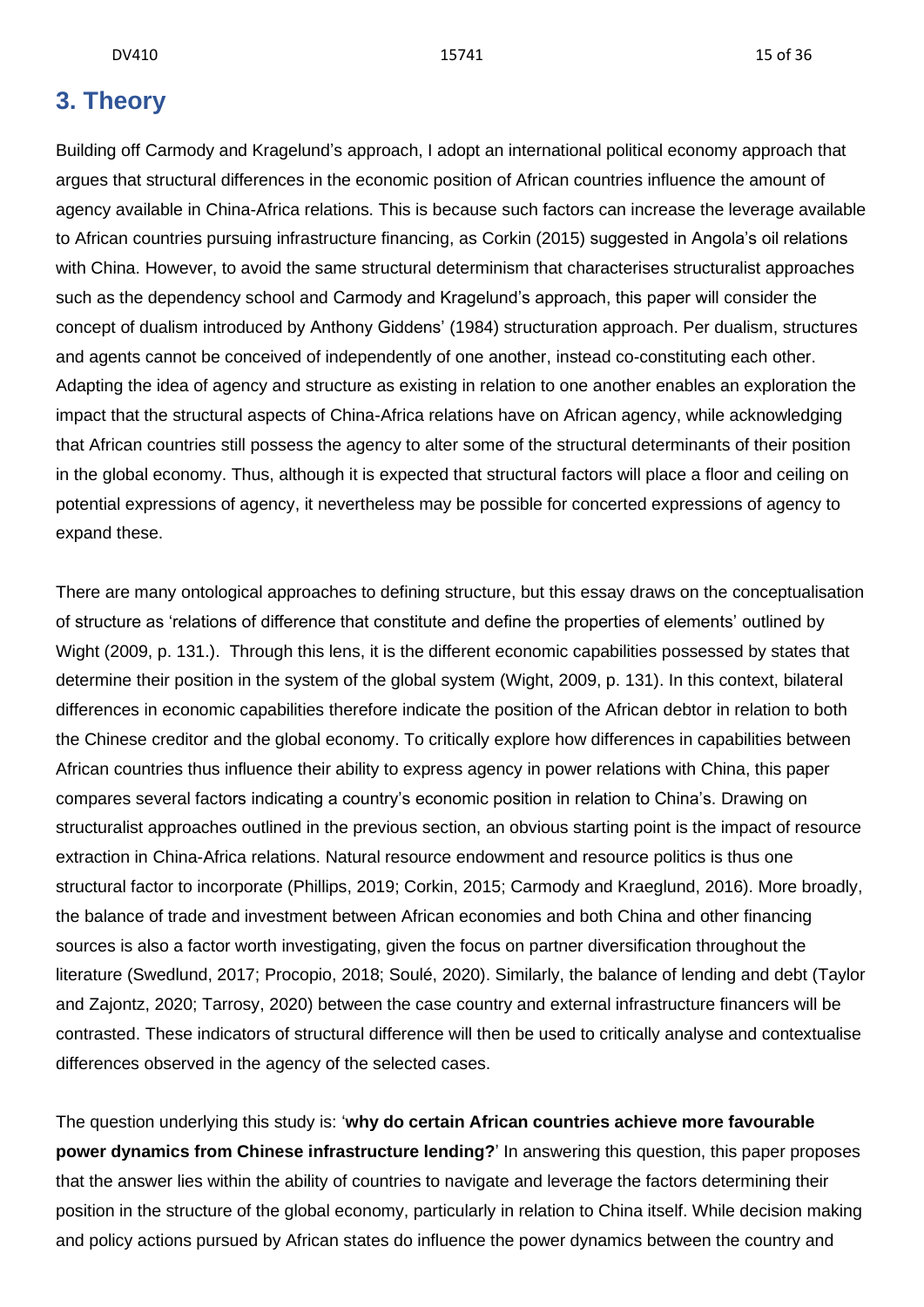China, the ability of different African states to exercise such agency is therefore not equal. This is seen through differences in the terms of infrastructure lending and expressions of agency between the selected cases, which will be contrasted and then analysed in relation to structural differences in the position of the selected cases in the global economy. In the process, it is hoped that a more nuanced conceptualisation of China-Africa power relations is produced that reconciles the expression of African agency with the structural realities surrounding China-Africa infrastructure lending.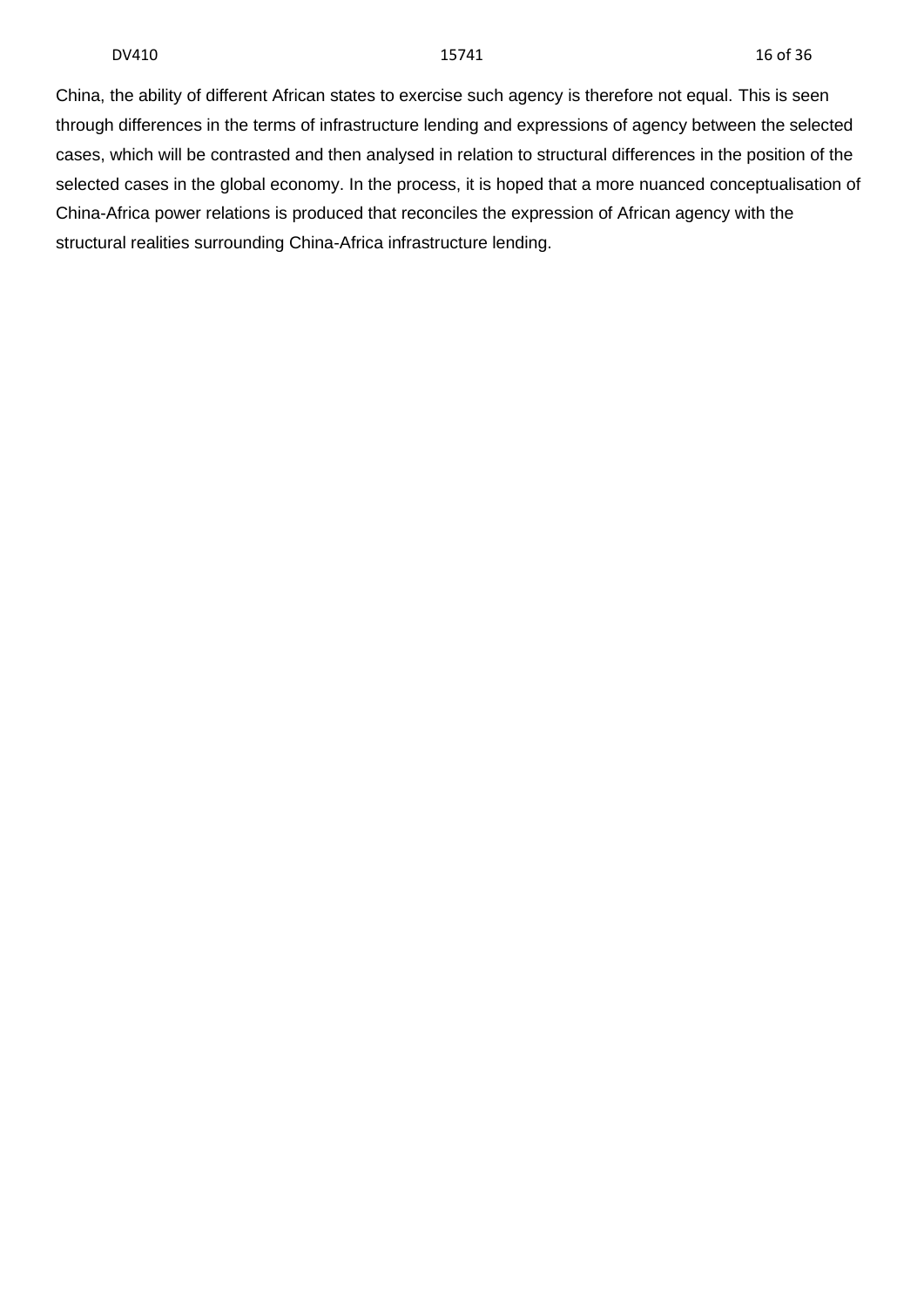## <span id="page-14-0"></span>**4. Methodology**

## 4.1 Research design

<span id="page-14-1"></span>This paper is a small-N comparative case study drawing on grey literature and secondary literature. Most existing studies of African agency have tended to focus on exploring a single case (Soulé, 2018; Maddalena, 2018; Corkin, 2015; Phillips, 2019). By instead adopting a comparative case design, this paper will place the focus on differential outcomes in infrastructure lending and power dynamics between SSA countries. Contrasting expressions of agency in China-Africa infrastructure lending in Angola and Kenya, this paper will then situate these differences in the context of how these countries structural position in the global economy differs. This analysis will therefore contribute to the debate around the extent to which SSA countries can exhibit agency in Chinese infrastructure lending by examining how differences in such structural factors determine options for exercising agency.

#### 4.2 Case selection

<span id="page-14-2"></span>The chosen cases are Angola and Kenya, which have been selected on the basis of most similar characteristics. The independent variable is the structural position of the selected cases' economic in the global economy and bilateral relations with China. To control for other variables, such as geopolitical concerns, the following selection criteria has been leveraged so that both cases: a) are official members of the Belt and Road Initiative, b) had received significant (~\$8bn upwards) Chinese infrastructure financing post-2000, d) demonstrated military ties with China and d) experienced debt distress from infrastructure financing. This narrowed potential cases to Kenya, Zambia, Ethiopia, and Angola. Given the potential geopolitical considerations of investing in countries with port access versus landlocked countries, Zambia and Ethiopia were excluded from comparison by criteria e) port access.

Both Kenya and Angola have pursued strategies for economic growth foregrounded by Chinese financing. Furthermore, both countries have experienced well-documented debt distress because of this financing. However, the resulting treatment of this distress, as well as the initial nature of the loans in question, has differed in each case. By exploring how these differences relate to the different positions of Kenya and Angola in the global economy, there is thus an opportunity to better understand differential outcomes in China-Africa infrastructure financing.

## <span id="page-14-3"></span>4.3 Data collection

This paper has a qualitative design, focused on secondary and grey literature. The terms of Chinese infrastructure loans are notoriously oblique; analysis by AidData highlights that most Chinese debt contracts feature confidentiality clauses (Gelpern et al, 2021). It is therefore necessary to use a composite of available data sources to draw out lending term, before exploring explanations for these. To track the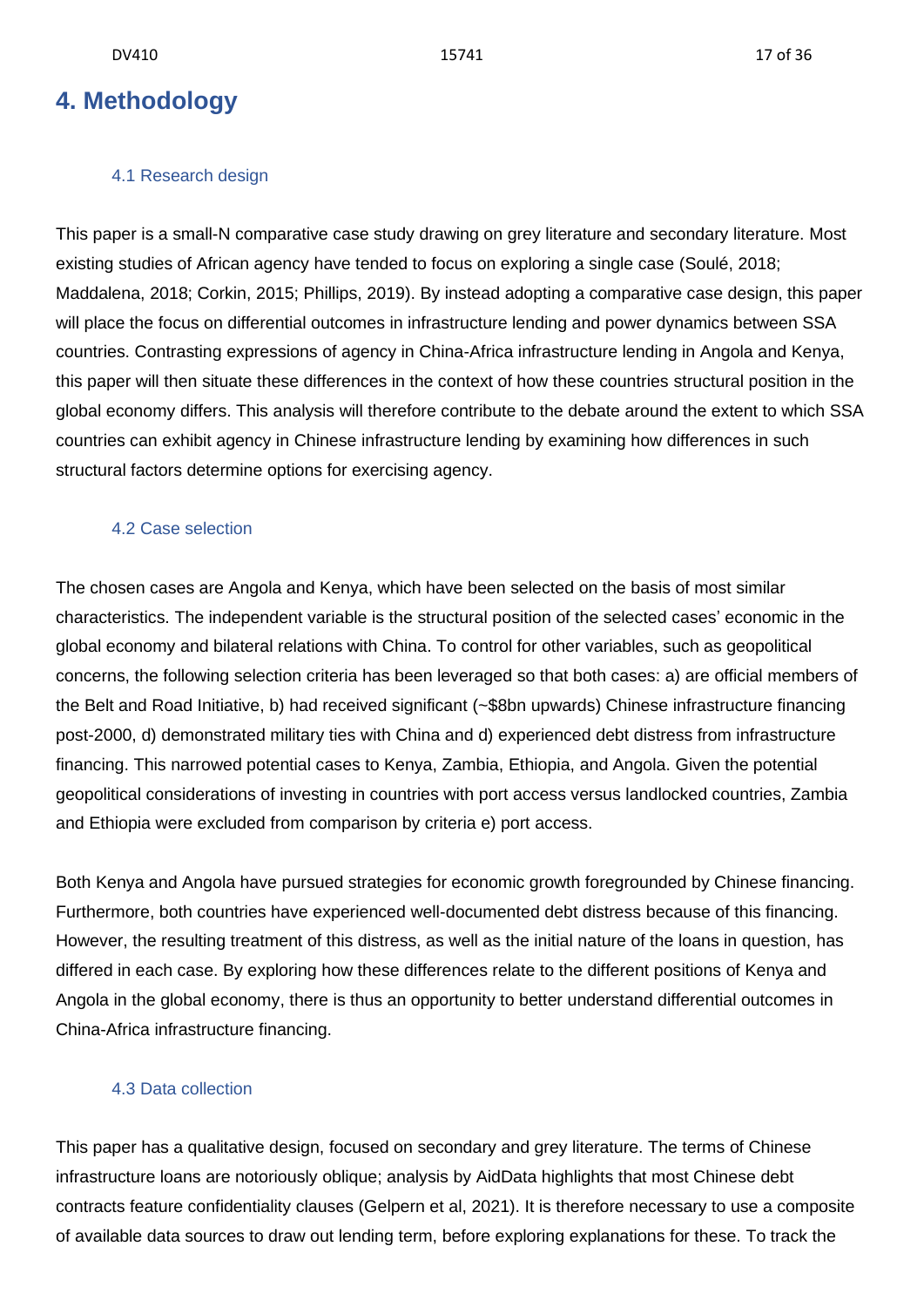total amounts of infrastructure financing and their sectoral breakdown within the selected cases, the John Hopkins School of Advanced International Studies and China Africa Research Initiative's (SAIS-CARI) Loan Database (2021) was used. A mixture of policy and government reports were then used to construct a structural overview of each case. For the analysis of the terms of lending and expressions of agency themselves, this was largely based on news reporting. Concerns have been raised that much current reporting produces anti-China narratives (Brautigam, 2019; Soulé, 2020). Therefore, where possible, African news reporting has been privileged over Western outlets. Additionally, care was taken to avoid news sources with an obvious bias. For example, Chinese-affiliated Belt and Road News Sources, or sources promoting an obvious anti-Chinese bias.

Additionally, it is important to remember that Chinese infrastructure financing involves several Chinese actors. Most Chinese infrastructure loans originate with the main two Chinese policy banks: the Export-Import Bank of China (Eximbank) and China Development Bank (CDB). However, there are also a range of private and commercial banks that provide infrastructure finance. Moreover, firms contracted to complete the construction and sometimes operation of financed projects. Thus, the table 1 provides an overview of the categories of Chinese actors assessed in both cases.

|                         | <b>STATE ACTORS</b><br>PRIVATE ACTORS                                                                 |                                                                               |  |
|-------------------------|-------------------------------------------------------------------------------------------------------|-------------------------------------------------------------------------------|--|
| <b>LOAN PROVISION</b>   | Chinese Ministry of<br>Commerce (MOFCOM)<br>Policy Banks (Eximbank,<br>CDB)<br>People's Bank of China | Private/commercial banks<br>(eg Bank of China,<br>Agricultural Bank of China) |  |
| <b>PROJECT DELIVERY</b> | State-owned enterprises<br>(eg. China Road and Bridge<br>Corporation)                                 | Private enterprises (eg.<br>China International Fund)                         |  |

*Table 1: Chinese infrastructure actors, adapted from Brautigam and Hwang (2019)*

## 4.4 Analytical strategy

<span id="page-15-0"></span>This research adopts an international political economy approach to explore the relationship between external processes in bilateral and global economics and the agency of African states. This approach enables an exploration of how different structural realities guide decision making for African economies pursuing Chinese infrastructure financing, with the interactions between actors and structures explaining why power dynamics vary in different African engagements of Chinese infrastructure financing.

The case profiles section introduces key differences in the selected cases in terms of i) their structural position in the global economy and economic relations with China and ii) observed terms from Chinese infrastructure loans. Then, a comparative analysis of the cases compares policy practices designed to influence these terms. This is broken down in terms of i) leveraging trade interdependence, ii) leveraging economic access and iii) leveraging alternative financing. These factors were chosen based upon the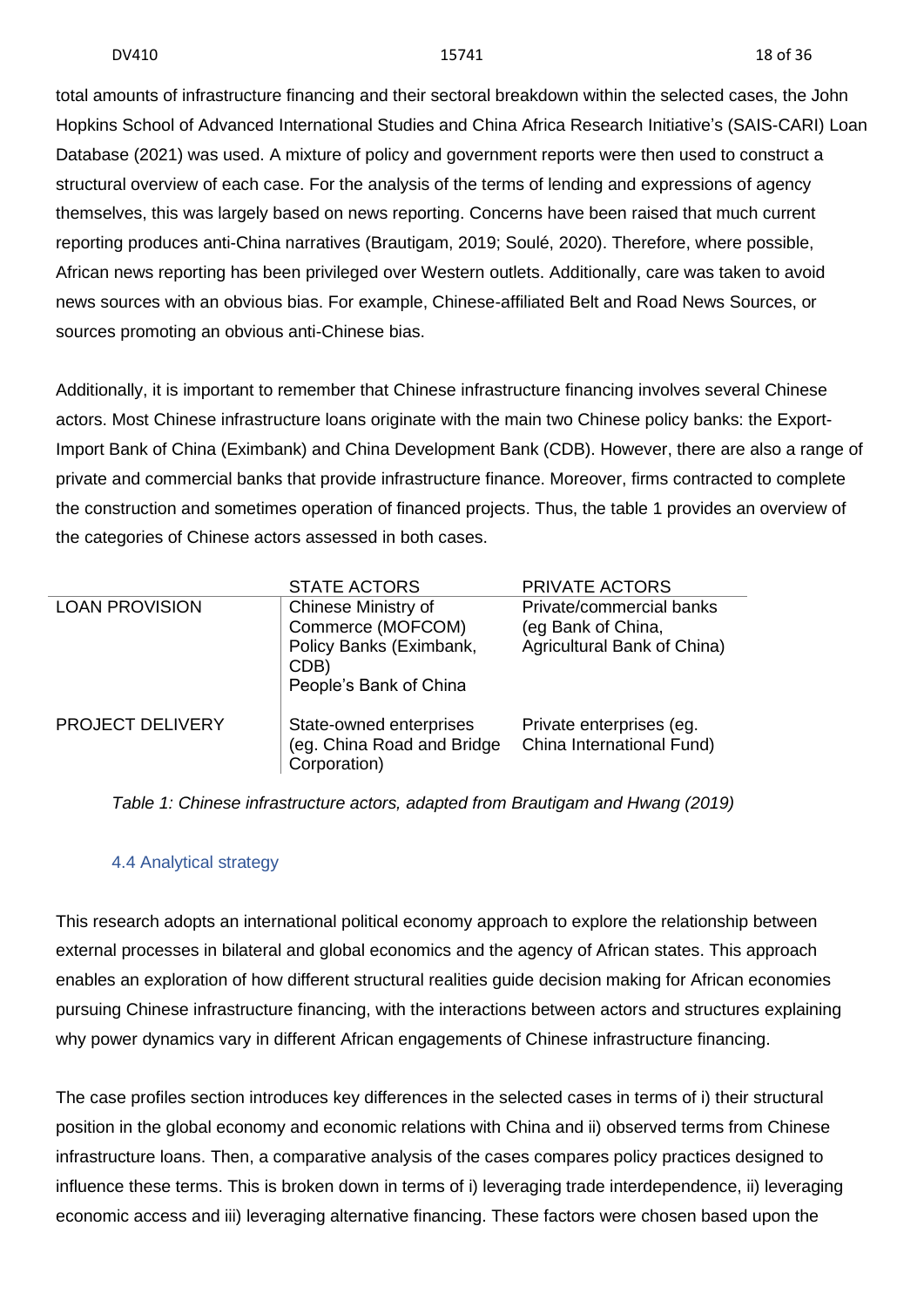structuralist factors outlined in the literature review and theory sections of this paper, as well as analysis of themes across the collected data. Given that these strategies all relate to structural factors, this thus enables analysis of the impact of structural differences in the selected cases on their subsequent power dynamics with China.

### 4.5 Limitations

<span id="page-16-0"></span>As a small-N study, the primary drawback is one of generalisability. Causality cannot definitively be determined between structural differences in the selected cases and their ability to exercise agency in relation to Chinese infrastructure lending. Furthermore, it is impossible to account for all variables that may shape the agency of a state. By interrogating the structural position of the selected case countries in the global economy and relative to Chinese interests, this study thus does not seek to tie agency simply to structural factors. Rather, it seeks to provide a more nuanced approach to African agency that does reduce this to structural determinants, but rather explores how structural factors and agent actions inform each other.

Additionally, relying on grey literature poses its own risks. Notably, verifying certain claims may be challenging. To mitigate this, the triangulation of multiple sources will help verify disputed claims. Furthermore, collected data is collated and assessed on veracity. For disputed claims, this will be noted in the write-up in each case. Likewise, differences in initial terms and implementation for project loans was tracked and accounted for when collecting data.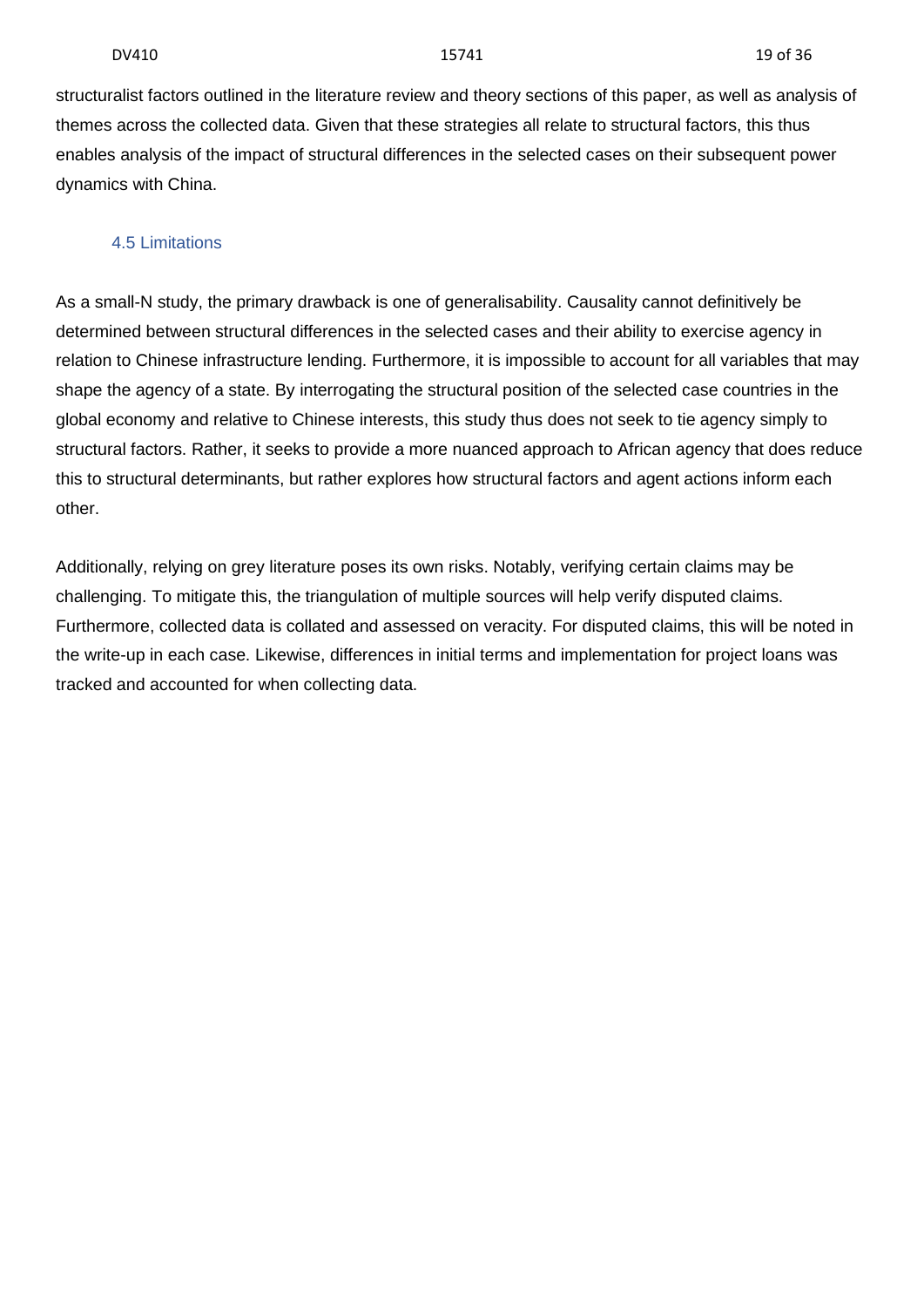## <span id="page-17-1"></span><span id="page-17-0"></span>**5. Case profiles**

### 5.1 Case overview

#### 5.1.1 Kenya

<span id="page-17-2"></span>Kenya is a market-based economy characterised by few state-owned enterprises, with a vibrant services sector. Kenya lacks abundant reserves of resources such as petroleum, instead importing these. There are some high-value minerals, such as titanium, gold and other rare-earth minerals. Kenya possesses a substantial trade deficit, with the value of exports declining and a deteriorating balance of trade (Kenya National Bureau of Statistics, 2020). Kenya has tried to expand its export market but lacks high-value exports. Notably, the two biggest contributors to Kenyan export value are tea and horticulture (KNBS, 2020). This trade deficit is particularly pronounced in relation to China. Notably, Kenyan exports to China valued at Kenyan Shilling (KSh) 15 million in 2019, whereas Kenyan imports from China were valued at KSh 376 billion – over KSh 100 billion more than the entire EU (KNBS, 2020, pp. 107-108). Moreover, major imports from China include building materials, industrial and agricultural tools, and drugs needed to progress with development progress (KNBS, 2020). Kenya has tried to increase its export value to China, with a 36.2% growth of exports to China over 2019 due to increased exports of titanium ore and concentrates (KNBS, 2020, p. 106). Furthermore, the imbalance of goods and capital entering Kenya are reflected in Kenya's investment-friendly environment. Inflows of FDI stood at KSH 115 billion in 2019 (KNBS, 2020, p. 112).

In addition to its trade deficit, Kenya is also heavily indebted. Statistica estimated this debt as more than KSh 3.8 trillion in January 2021, equivalent to around \$35.6 billion USD (Faria, 2021). In the last official Kenyan economic survey, total outstanding external debt measured KSh 3 trillion. (Kenya National Bureau of Statistics, 2020, p. 88). Of this, China accounts for KSh 661 billion (22%), with this figure having grown threefold since 2015. This makes China by far the largest bilateral creditor for Kenya, moving from accounting for ~56% of all bilateral Kenyan debt in 2015 to ~66% of all bilateral debt in 2019 (Kenya National Bureau of Statistics, 2020). Moreover, Kenya also has a larger outstanding debt profile to China than it does to the IMF and WB (captured as IDA/IFAD in Table 2) combined (Kenya National Bureau of Statistics, 2020.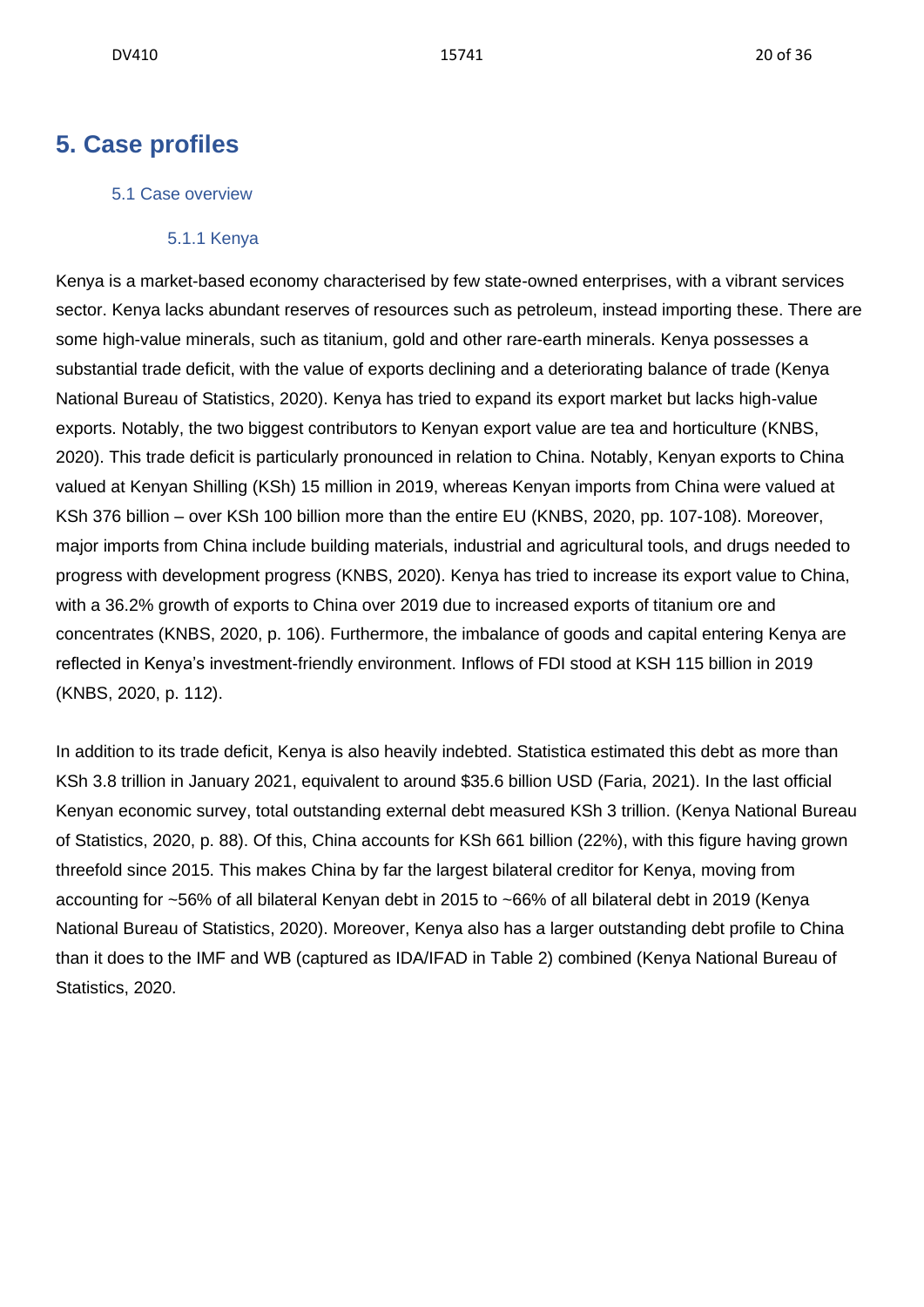| Outstanding as of 30th      | 2015       | 2016       | 2017       | 2018       | 2019       |
|-----------------------------|------------|------------|------------|------------|------------|
| June                        |            |            |            |            |            |
| <b>EXTERNAL DEBT</b>        |            |            |            |            |            |
| <b>Lending countries:</b>   |            |            |            |            |            |
| China                       | 252,039.33 | 317,127.34 | 478,606.83 | 560,534.48 | 661,058.54 |
| Other countries             | 193,017.30 | 231,223.35 | 243,931.65 | 254,853.44 | 335,000.70 |
| <b>Total (bilateral)</b>    | 445,056.63 | 548,350.69 | 722,538.48 | 815,387.92 | 996,059.24 |
|                             |            |            |            |            |            |
| <b>Multilateral</b>         |            |            |            |            |            |
| organisations:              | 418,596.27 | 504,490.39 | 526.579.50 | 528,854.74 | 591,253.15 |
| <b>IDA/IFAD</b>             | 20,624.97  | 21,0734.19 | 20,399.45  | 19,544.23  | 17,240.62  |
| EEC/EIB                     | 86,149.90  | 84,847.00  | 77,637.37  | 71,588.41  | 49,208.15  |
| IMF                         | 150,229.35 | 179,226.58 | 197,490.09 | 204,706.87 | 229,638.40 |
| ADF/AfDB                    | 9,030.22   | 9,204.40   | 22,282.33  | 9,151.67   | 27,054.50  |
| Other multilateral          | 684,630.72 | 798,841.56 | 844,388.74 | 829,845.91 | 914,394.81 |
| <b>Total (multilateral)</b> |            |            |            |            |            |
|                             |            |            |            |            |            |

<span id="page-18-0"></span>*Table 2: Kenyan National Government Debt 2015-2019, KSh Million (Adapted from KNBS, 2020, p. 88)*

## 5.1.2 Angola

In contrast to Kenya, Angola is a resource-rich country built around strong state enterprises. It has abundant reserves of mineral resources, as well as natural gas and petroleum managed through the Sonangol Parastatal (UNCTAD, 2020). There are also reserves of alluvial diamonds, reserves of low-grade iron ore, and minerals such as copper, gold and uranium. Like Kenya, Angola is important to regional trade owing to Luanda port. But in contrast to Kenya, Angola is a less diverse economy that is highly dependent on resource economics. As a lasting consequence of the Angolan Civil War 1975-2002, Angola has a shortage of skilled labour and a weak domestic private sector (Jensen, 2018).

Angola exhibits a consistent trade surplus owing to oil exports. These account for more than 90% of exports and 1/3 of GDP (World Bank, 2016). This trade deficit is also particularly pronounced with China; 45.5% of all Angolan exports in 2016 were to China (Encyclopaedia Britannica, 2016). Angola is thus unsurprisingly China's fifth top supplier of crude oil imports (China-Lusophone Brief, 2020), importing 66.9% of all Angolan oil production in 2020 (Statista, 2021). Despite this trade deficit, Angola is also a significant importer of Chinese goods. 12.5% of all Angolan imports are from China, including the capital goods and transportation equipment needed for Chinese-financed projects (Begu et al, 2018). Thus, Angola-China trade is characterised by a degree of interdependence. Moreover, Angola's natural resource reserves make it a potentially attractive destination for foreign finance. However, FDI into Angola is lower than many other countries in the region, reflecting weaker private sector capacity and economic diversification (UNCTAD, 2019).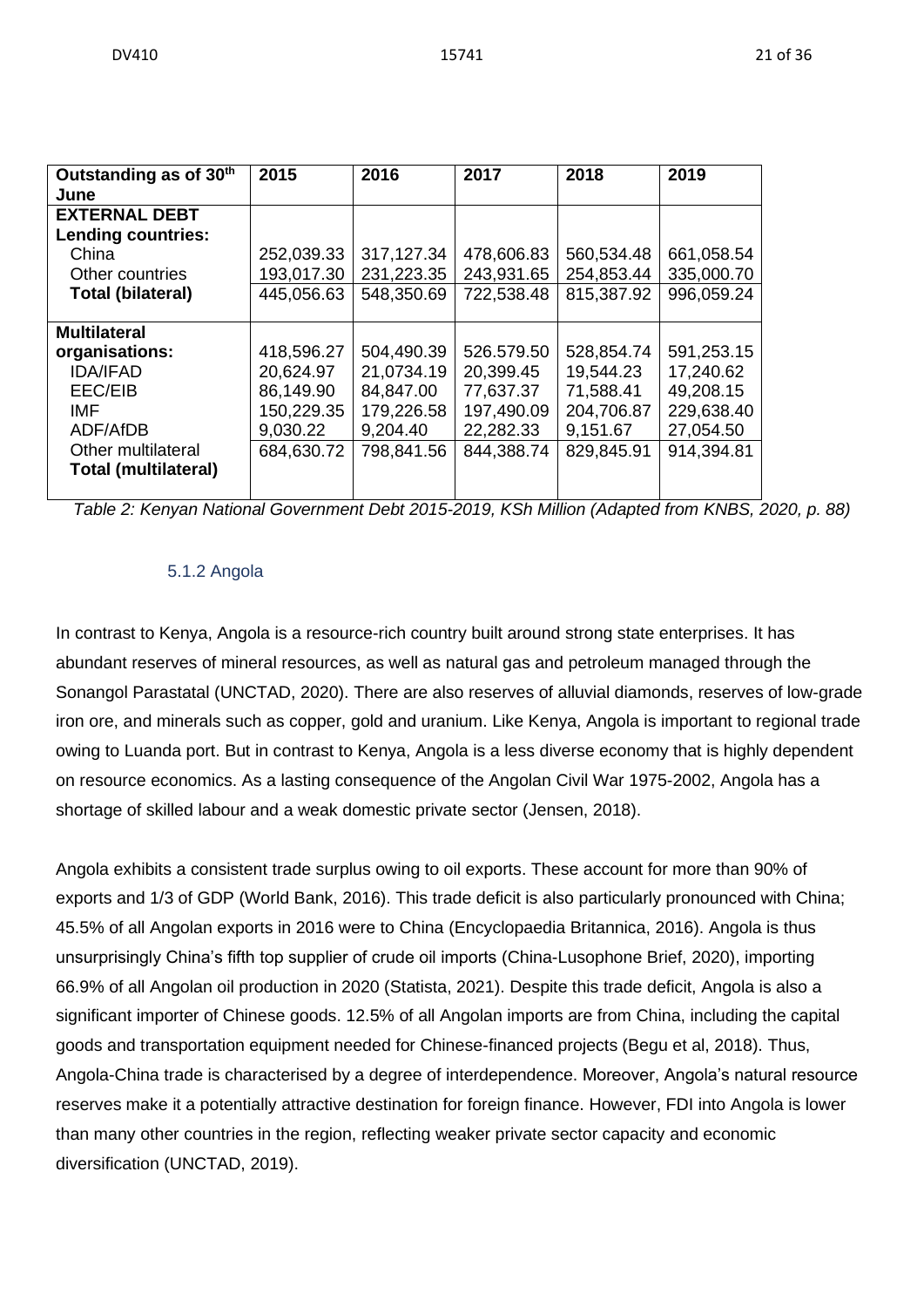Angola is also highly indebted, with the foreign debt measuring \$68.7 billion in 2020 (Faria, 2021). In terms of a debt-to-GDP ratio, the ongoing economic recession furthermore caused this to increase from a ratio of 57.1% in 2015 to around 120.3% in 2020 (African Development Bank, 2021). In terms of debt to China, China accounts for almost half of Angola's total external debt profile, with around \$22 billion USD outstanding Chinese debt (Faria, 2021). The proportion of Angola's debt profile accounted for by multilateral lenders is far smaller than in Kenya, as visualised in figure 1 below.



## <span id="page-19-0"></span>5.2 Key differences in lending terms

## 5.2.1 Angola enjoys more flexible access to credit

<span id="page-19-1"></span>China provides a ready source of credit for the Angolan government, with SAIS-CARI tracking \$42.6billion USD across 256 loans from China to Angola (SAIS-CARI, 2021). Most of this is owed to the Chinese Development Bank at commercial rates, with the majority of these loans financing infrastructure projects. A diverse mix of sectors funded, included transportation, mining, power and water (SAIS-CARI, 2021). For example, there are notable transportation projects in the form of Benguela railway and Luanda International Airport. However, the main Chinese-backed development relates – the Sonangol development financed primarily by CDB and Industrial and Commercial Bank of China (Brautigam et al, 2020). Comparatively, Kenya has experienced less flexibility in access to Chinese credit. SAIS-CARI have tracked \$9.2billion USD across 43 loans from China to Kenya (SAIS-CARI, 2021), however over two thirds of total Chinese loan to Kenya have gone towards transportation projects (SAIS-CARI, 2021). Moreover, the majority of this has been for the Standard Gauge Railway connecting Nairobi to Mombasa port. Finally, it is worth nothing that Kenya has been unable to secure Chinese financing to advance several key projects. Most notable among these have been the abandoned second leg of the SGR, but a proposed power plant in Lamu was also abandoned due to concerns in the local community (McVeigh, 2019).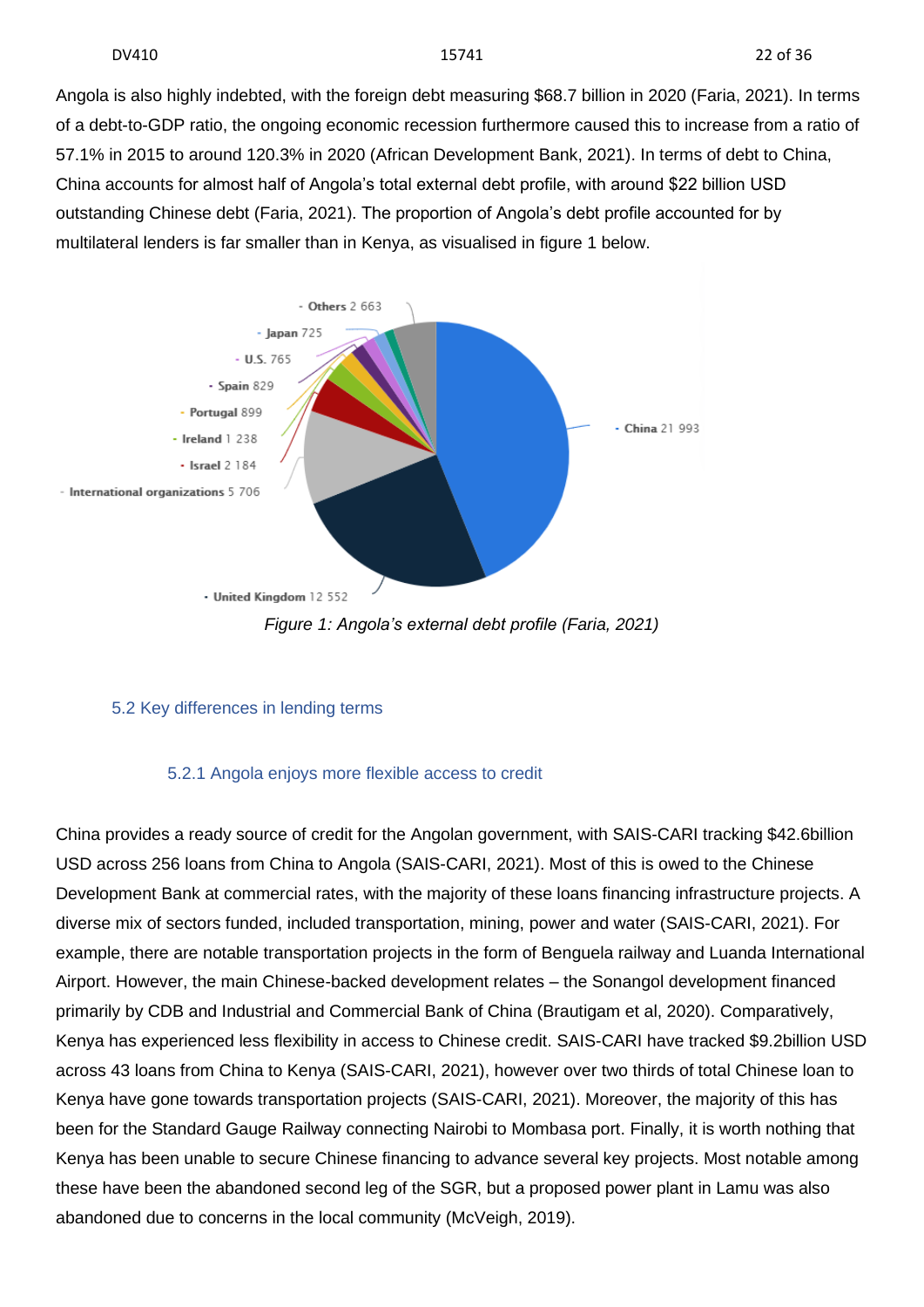#### 5.2.2 Angola generally enjoys looser preconditions for accessing finance

<span id="page-20-0"></span>The collected data painted a complex picture of the conditions China provided to Kenya and Angola. Primarily, a precondition of Chinese infrastructure financing has been allowing Chinese companies access to the debtor economy. This is primarily agreed through *local content* agreements, which set minimum amounts of local contracting, procurement, and employment (Jensen, 2018, p. 28). Indeed, China's first major \$2billion USD infrastructure loan to Angola was conditional on 70% of these projects being contracted to Chinese enterprises, with local content requirements therefore only 30% (Jensen, 2018). Furthermore, it has been observed by Corkin (2015) that Eximbank has had substantial success in gaining Chinese construction companies access to the Angolan economy through leveraging such infrastructure loan conditions. For example, the \$362million USD Chinese loan to finance Benguela railway required that all equipment was sourced from China as part of procurement (PinsentMasons, 2021). Similarly, it has been noted that Angolan local employment opportunities from Chinese projects are poor (Kiala, 2010). As well as resulting from a lack of local employment requirements in China-Angola contracts, contracted Chinese companies are less likely to source labour locally. Specifically, it has been demonstrated that Chinese companies operating in Angola employ a higher percentage of Chinese employees than native Angolans compared to the regional norm (Oya and Wanda, 2019).

Conversely, local content agreements in Kenyan loans have tended to be more favourable than in Angolan loans, although variable. On the one hand, the Garissa power plant project agreement had no local content requirements (Bhamidipati and Hansen, 2021. Conversely, the SGR included a 40% local content requirement, committing spending of KSh50 billion on local suppliers for products such as cement, chemicals, and steel (Business Daily, 2016). More significantly, the initial announcement of the SGR involved 30,000 Kenyans and 5,000 Chinese employees, translating to 86% local employment (Business Daily, 2016). However, other onerous conditions are apparent in Kenyan experiences of Chinese lending that do not appear apparent from data on Angolan loans. For example, the provision of the SGR loan was conditioned on the Chinese SOE CRBC was contracted to construct the SGR conducting the feasibility study (Taylor, 2020). This was despite Canadian Pacific Consulting Services having previously conducted a feasibility survey indicating that upgrading existing routes to metre gauge would be more cost effective than a new SGR (Taylor, 2020). Additionally, the financing agreement for the SGR was also conditional on the project meeting a minimum cargo allowance (Taylor, 2020). Finally, the most onerous Kenyan preconditions for securing financing appear to come through the collateralisation of assets, most notably the port of Mombasa as part of the SGR financing agreement (Odhiamno, 2020).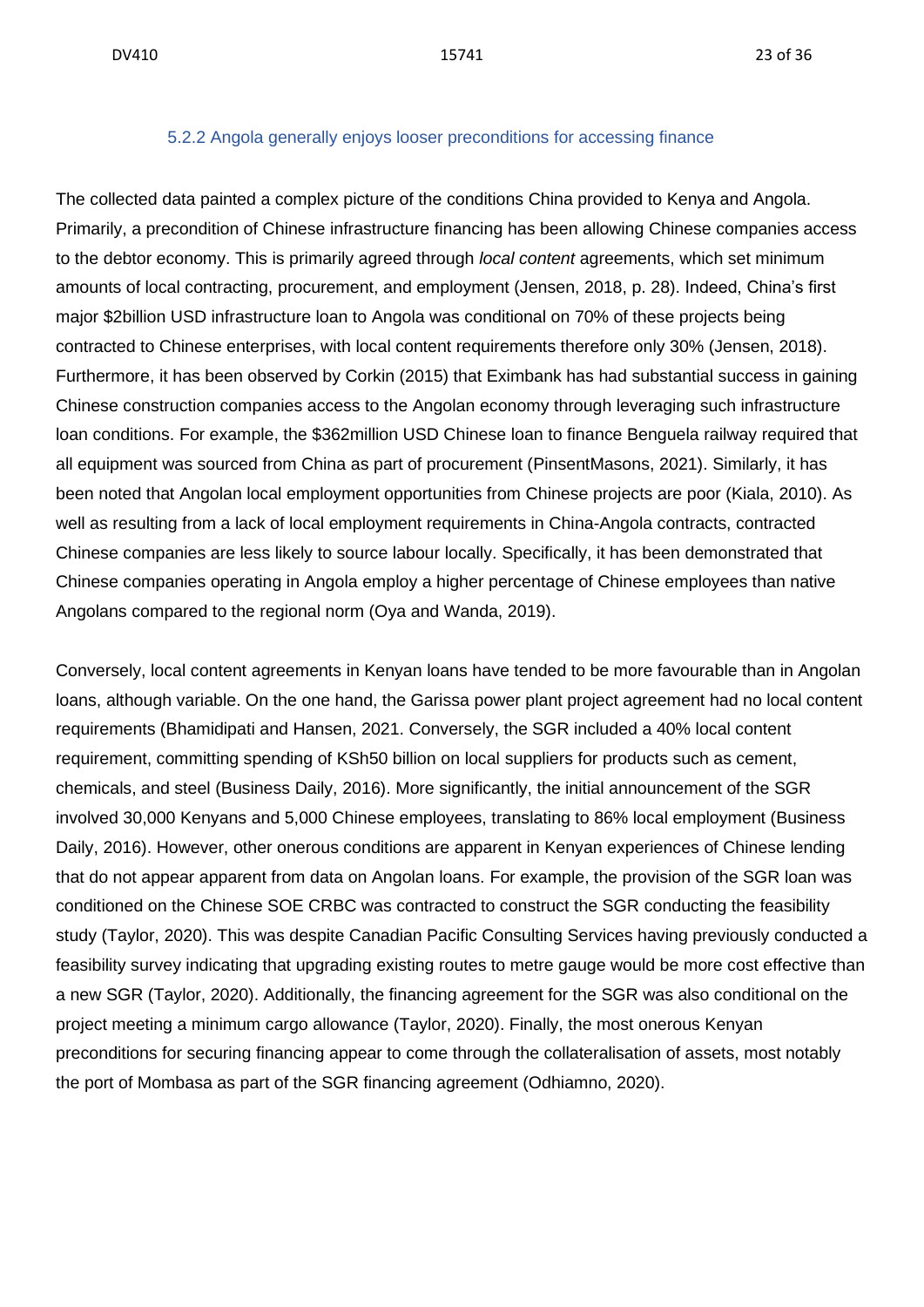#### 5.2.3 Angola enjoys more favourable debt relief terms

<span id="page-21-0"></span>Debt renegotiation represents the area of most pronounced difference in the terms of lending received by Kenya and Angola. Chinese approaches to debt renegotiation are characterised by an extreme reluctance to cancel loans with non-zero interest, reflected in Chinese approaches to both Kenyan and Angolan debt renegotiation. However, Kenya has afforded Angola greater flexibility in this process. Notably, most of the debt that Kenya is struggling to service relates to the SGR. China has appeared unwilling to renegotiate this debt, providing only a 6-month debt delay in January 2021 (Reuters, 2021). Furthermore, Chinese creditors including Eximbank threatened to delay credit disbursements to Chinese-financed projects when the Kenyan government requested this debt relief period be extended to the end of 2021 (Guguyu, 2021). This resulted in Kenya withdrawing this request, resuming payments to China with a \$761 million repayment to Eximbank in July despite the pressure on public finances from COVID-19 (Herbling, 2021). Conversely, Angola was able to secure three years of payment relief in January 2021 (Arnold and Strohecker, 2021). Furthermore, the only known example of China refinancing an infrastructure loan comes through Angola's Sonangol SOE, with loans coming due replaced by CDB with a new loan with a 12-year maturity (Brautigam et al, 2020). Even if this increased Angola's total external debt, this refinancing transformed Sonangol from a project producing no profit due to the impact of debt repayments (Browning and Zhdannikov, 2020) to one that was profitable.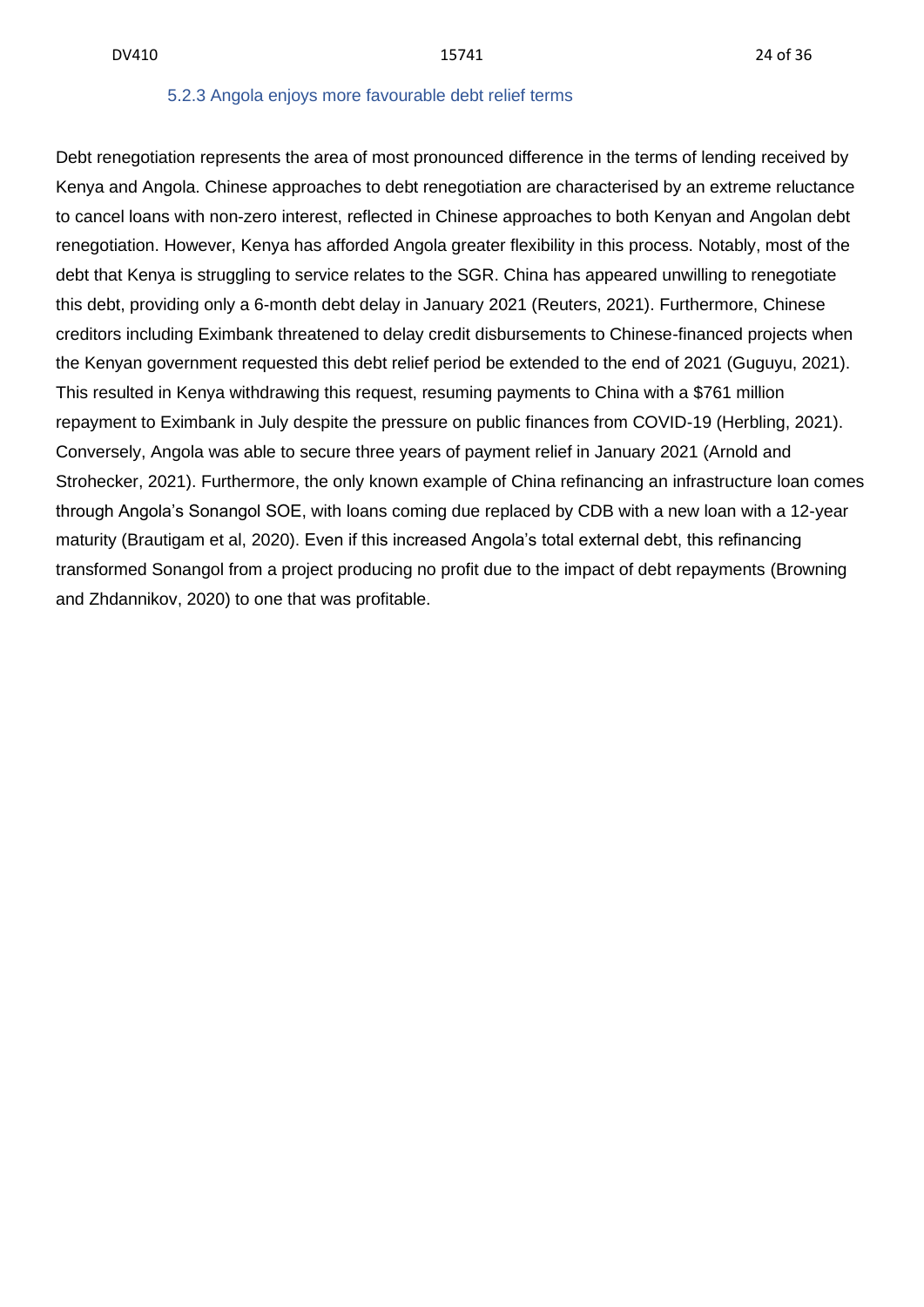## <span id="page-22-0"></span>**6. Comparative analysis**

#### 6.1 Leveraging trade interdependence

<span id="page-22-1"></span>Both countries have attempted to improve outcomes when accessing Chinese infrastructure lending by leveraging trade. When accessing Chinese credit, both countries tried to attract Chinese lending by *forwarding projects that would increase trade connectivity*. This can be most notably seen from the Angolan example, with significant Chinese investment into Angola's national oil company, Sonangol (SAIS-CARI, 2021). Although this does not does directly increase export of oil to China, many Chinese actors hold stakes in oilfields overseen through Sonangol. For example, China International Fund (CIF) is a private Chinese company with several 10-15% stakes in Angolan oilfields and is suspected by some of being a Chinese SOE due to close ties with the Chinese government (Morrissey et al, 2011). Thus, this investment into Sonangol can both increase the profits of Chinese actors while upgrading the capacity of oil extraction (and thus exporting) in Angola. Furthermore, many notable Chinese-financed projects in Angola are in the transportation sector, such as Benguela railway and Luanda International Airport (SAIS-CARI, 2021). Particularly, Chinese investment in Benguela rail has been associated with expanded access to manganese and oil exports (Barrow, 2018). Kenya does not have the same level of trade interdependence with China as Angola, nor the same natural resource deposits, and has thus been less effective in forwarding such projects. However, the SGR has been viewed as a way to increase both Kenyan exports of natural resources (Taylor, 2020) and imports of Chinese consumer products (KNBS, 2020), and it is notable that its completion has coincided with increased Kenyan exports of titanium and titanium concentrates to China. Moreover, other Chinese financed transportation projects have included Lamu Port and Kipevu Oil Terminal in Mombasa port, which both possess obvious potential to expand exports, particularly of natural resources, to China (SAIS-CARI, 2021).

Both countries also tried to improve power dynamics in Chinese infrastructure financing relations by *altering existing flows of imports*. This is most apparent in Angola, which utilised oil-backed loans to secure a large proportion of its Chinese loans (Acker and Brautigam, 2021). Indeed, Begu et al (2018) demonstrated that China recovers investment in Angola's industry through imported Angolan oil. However, retaining the capacity to change this policy decision has represented a source of agency to redirect China-Angola relationships, with the Angolan government taking the decision in 2020 to no longer secure loans through oil (Acker and Brautigam, 2021). Moreover, Angola improved outcomes in debt renegotiation with China in 2020 by reducing oil shipments to China until debt renegotiation could be concluded (Zhdannikov and Payne, 2020). This preceded the Chinese decision to offer Angola a three-year debt relief period on infrastructure loans, while Kenya was only able to obtain debt relief for 6 months on due SGR debt (Reuters, 2021; Arnold and Strohecker, 2021). Kenya has unsurprisingly been less able to improve its negotiating position in this way, given its trade deficit. Nevertheless, it is notable that on three occasions over the last three years, Kenya has tried and failed to limit Chinese fish imports (Olander, 2021). However, the last attempt to reintroduce a ban failed precisely because China threatened to withhold funding for the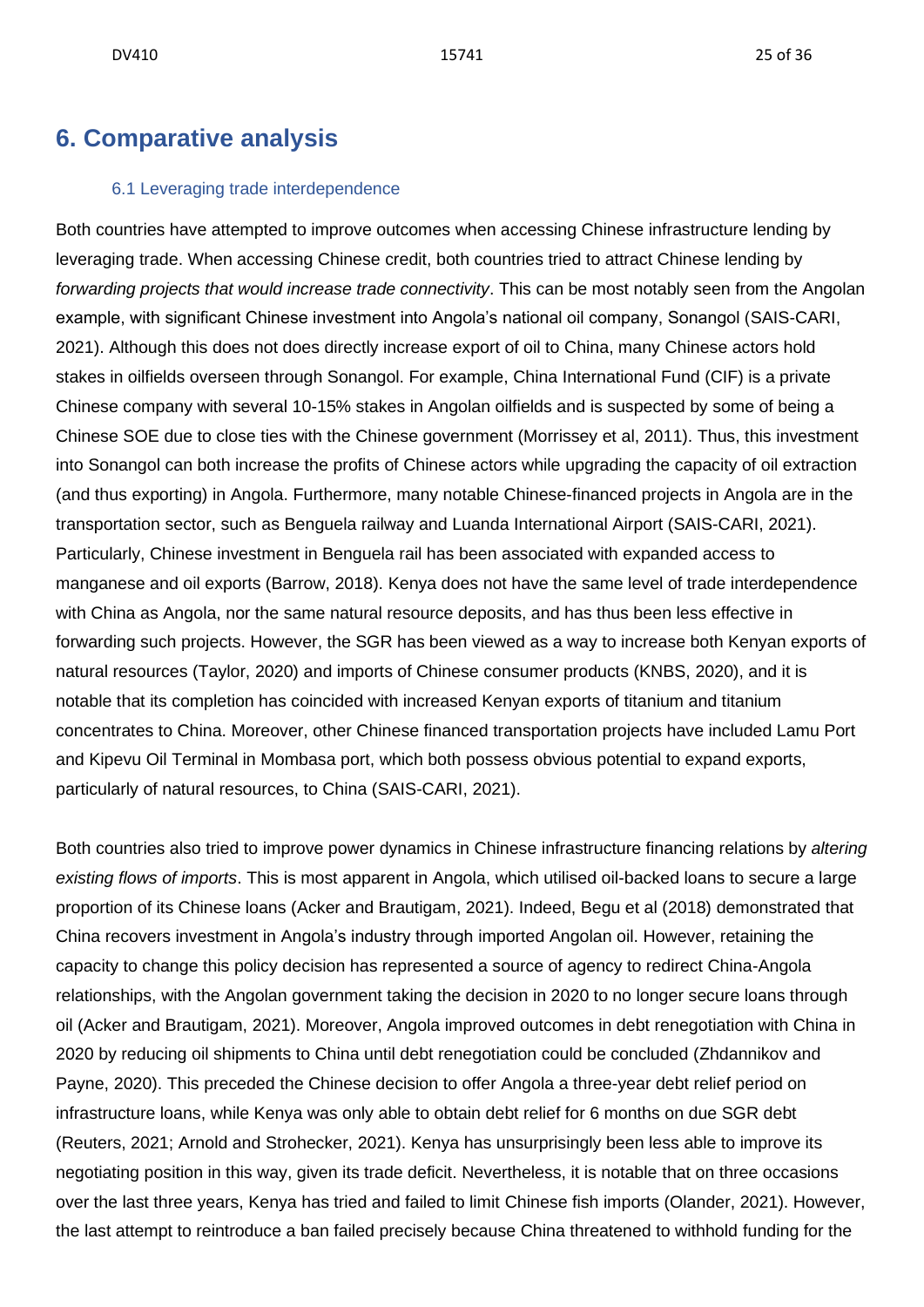Naviasha-Kisumu line of the SGR if Kenya proceeded with the ban (Oruko, 2018). Thus, while trade interdependence offered Angola leverage in Chinese infrastructure financing arrangements, Kenya's trade dependence with China appears to have not just restricted its leverage in relation to infrastructure financing, but inversely seen Chinese infrastructure financing control Kenyan trade policy.

#### <span id="page-23-0"></span>6.2 Leveraging economic access

One way both cases have tried to improve their position in relation to infrastructure financing is through *leveraging sectoral access*. This can be both to offer China additional investment to improve outcomes in securing credit and debt relief, or it can be through restricting Chinese access to key sectors to leverage when attracting other finances sources. Successful applications of this approach can most clearly be seen in Angola through its leveraging of access to its oil economy. Notably, when contextualising China's unique decision to refinance the Angola's Sonangol debt, it is important to return to the point that several Chinese actors had stakes in Sonangol, and thus this economic access meant that Chinese actors were also was exposed to the consequences of debt preventing Sonangol from turning a profit (Browning and Zhdannikov, 2020; Morrissey et al, 2011). Similarly, in 2020 debt negotiations, Angola offered China greater equity in several oilfields as part of a strategy to secure more favourable terms (Whitehouse, 2020). Lacking a lucrative oil sector, Kenya has instead tried to attract Chinese investment through offering access to the construction sector. Notably, Kenya provided operation control of the unprofitable SGR to the CRBC subsidiary Africa Star Railways Operations Company. However, this required Kenya to actually finance a subsidiary of a Chinese SOE, with Kenya Railways providing an interest-free to Africa Star of \$3.4 million USD, with a liberal grace period and a variable service period (Taylor, 2020). These terms are substantially more generous than the original Eximbank loan to finance the project, which had commercial interest of 6% and short maturity (Omondi, 2020).

One way of leveraging sectoral access has been through approaches to the local content controls outlined in 5.2. Although Kenyan access to Chinese credit was characterised by more robust local content controls, it is important to situate this difference within its structural context. Indeed, the 30% local content agreement secured in Angola's 2004 Chinese credit line had to be relaxed as Angolan industry struggled to meet this demand (Jensen, 2018). Angola's structural position in the international labour market is characterised by its provision of low-skilled labour, with a shortage of skilled workers in Angola (Corkin, 2015). Thus, the weak local content agreements characterising Angolan lending may reflect the fact that Kenya possesses a strong labour market. Moreover, Angola has fastidiously enforced local content requirements for its oil sector, with Presidential Decree 271/20 introducing local content regulations for all contracts for goods or services to the oil sector and therefore restricting the involvement of foreign entities such as China (UNCTAD, 2020). Moreover, despite leveraging access to the oil sector to improve power dynamics with China, Angola has more frequently intervened to prevent China from accruing too significant influence in its oil sector. For example, Sonangol intervened in 2008 to ensure a \$1.3 billion USD stake in an Angolan oilfield went to China Sonangol (a joint enterprise between Sonangoal and CIF), rather than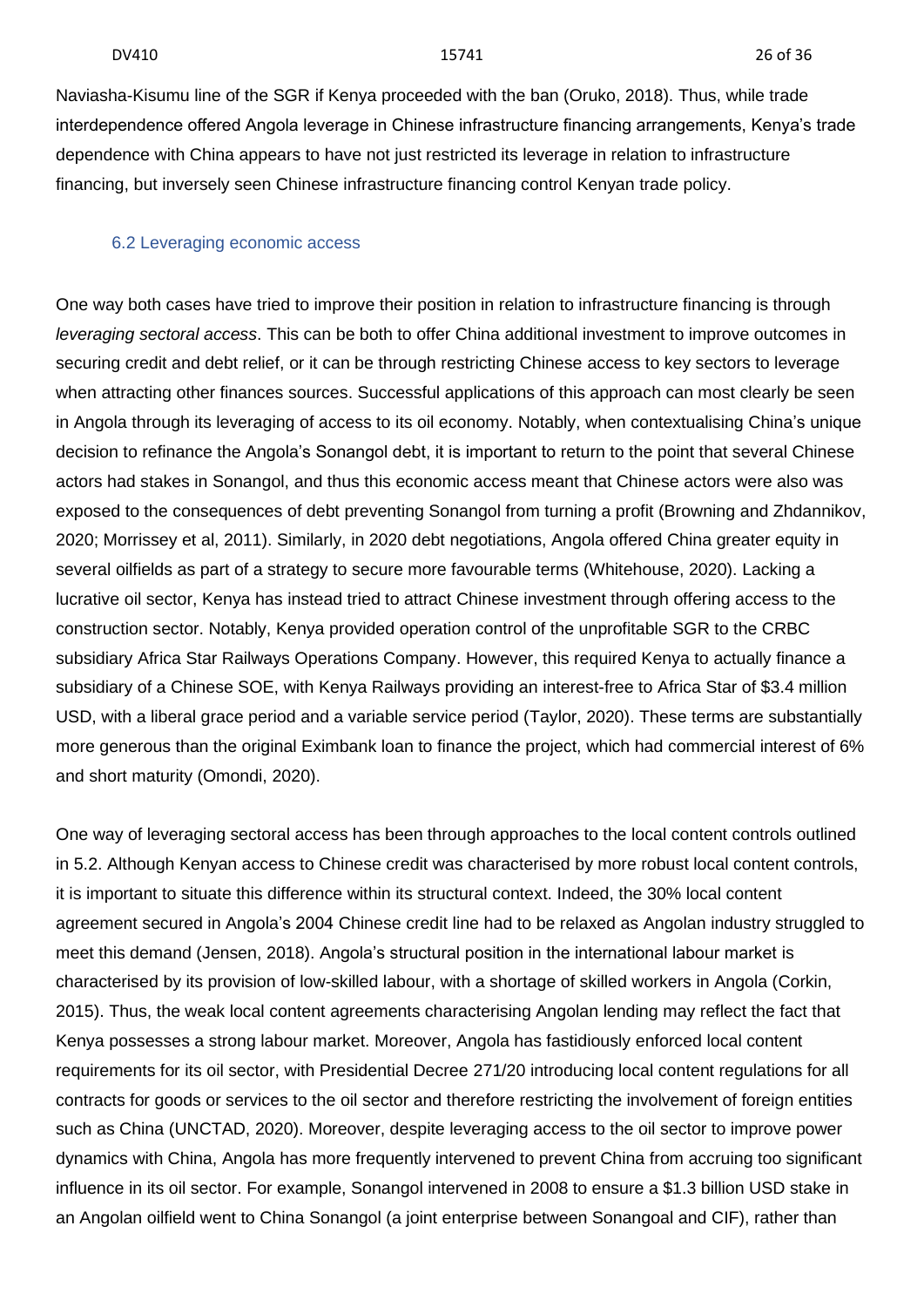two Chinese state oil firms (The Economist, 2011). More recently, two Chinese companies lost out to US consortium Quanten for the construction of the Soyo Refinery, while others did not reach the minimum score (Reed, 2021). Thus, while Angola has been able to leverage its oil sector to improve outcomes in China relations, it has been careful to preserve economic access. Thus, whereas Kenya appears to have utilised local content requirements as a means of ensuring more development opportunities from Chinesefinanced projects are realised locally, Angola has utilised local content in a more targeted means, to retain control of its economically-vital oil sector.

A final means of leveraging economic access that was observed was *offering asset access* to secure Chinese credit. This process was only observed in the Kenyan case, with Angola securing loans with oil where needed. The most notable example of this comes through the SGR, with a leaked report to the Kenyan Auditor General indicating that Mombasa Port served as collateral for the Eximbank loan for the SGR, along with other assets of the Kenyan Ports Authority (Odhiamno, 2020). Another example of Kenyan securing financing in this way comes through Kenyan pursuing a public-private partnership (PPP) with CRBC to finance the Nairobi Expressway project. To finance the project, CRBC will own and operate the Nairobi Expressway until they have realised a profit on their investment (Olander and Einashe, 2021). Consequently, Kenya risks surrendering ownership of a key infrastructure asset for a lengthy and unspecified period, like the potential risks regarding the collateralisation of Mombasa Port. The indication from both examples is that offering asset access to secure finance reflects a weaker structural position, with agency surrendered to secure financing.

### <span id="page-24-0"></span>6.3 Leveraging alternative financing

This connects to the third identified theme, where both cases leveraged alternative sources of finance. Both cases have attempted to do this in various ways. The primary means to do so has been by *attracting additional private investment*. Indeed, both Angola (UNCTAD, 2019) and Kenya (Olander and Einashe, 2021) have articulated a desire to diversify foreign financing by attracting more FDI. Angola has primarily done so by utilising its attractive resource market. For example, although Soyo thermal power station was financed by a Chinese loan and constructed by Chinese corporation Sinomach, subsequent upgrades were contracted to US Companies Aenergy and GE (Kassonogo, 2018). Likewise, Angola has also drawn on significant Japanese interest in its resource market. Notably, as recently as May 2021 it was reported that Japanese JCG Corp was proceeding with plans to delivering engineering for a planned refinery in Lobito (Brelsford, 2021). By leveraging its abundance of natural resources in this way, Angola has therefore been able to reduce potential dependence on Chinese financing while also driving up demand for foreign investment in its economy. Indeed, Corkin (2015) quotes an anonymous senior Angolan official as forwarding the view that Chinese finance catalysed financing from other countries. Kenya has mirrored this approach, attempting to leverage private investment to improve its position in relations with China. However, Kenyan efforts to secure alternative partners to China have encountered more difficulties. Notably, Kenya failed to secure WB funding for a proposed Nairobi Expressway due to environmental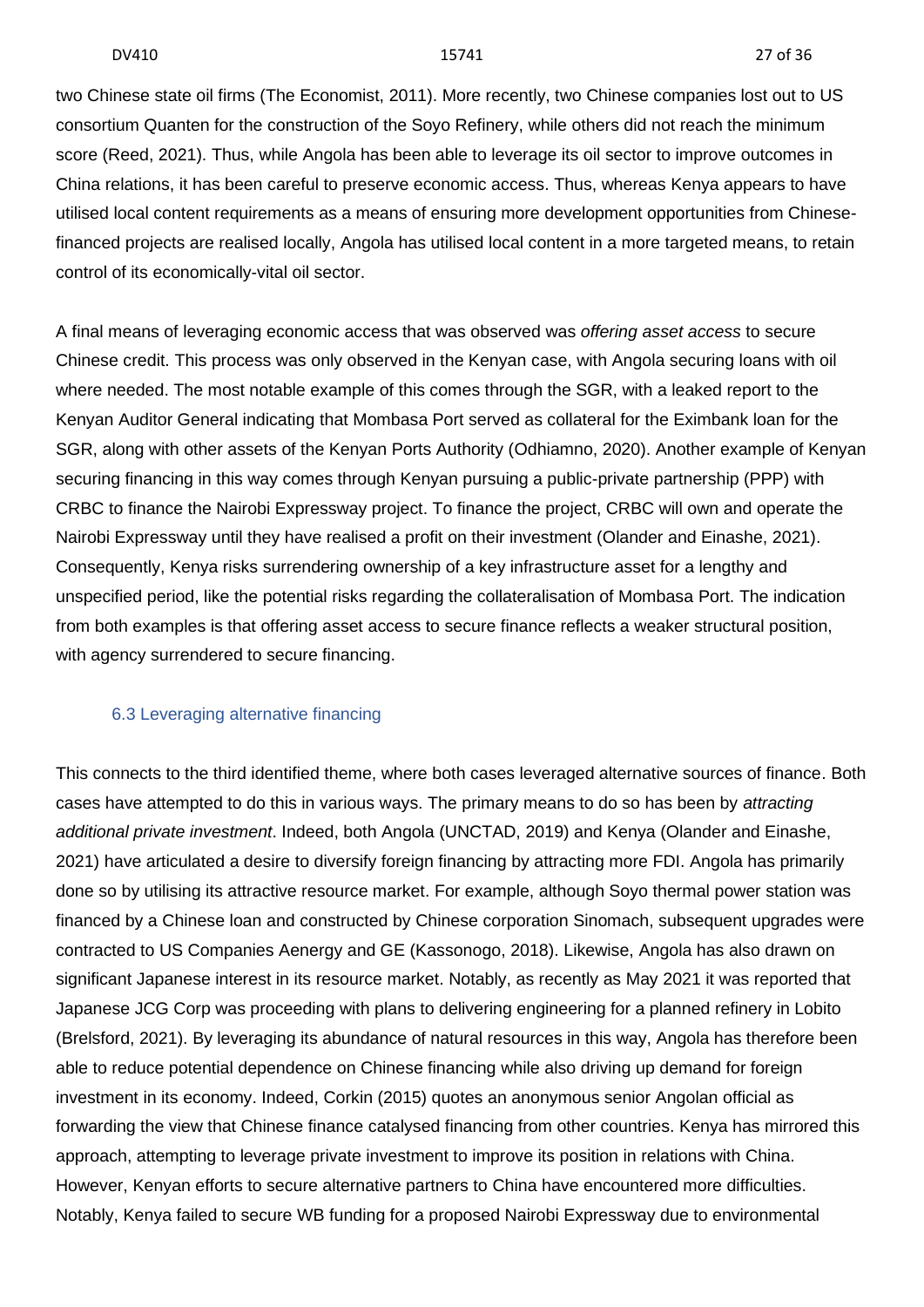concerns and lack of local consultation (World Bank, 2011). Instead, Kenya turned to a PPP with China Road and Bridge Company (CRBC) as part of a deliberate strategy to diversify financing arrangements with China, despite poor experiences with CRBC in relation to the SGR (Olander and Einashe, 2021). It must furthermore be remembered that CRBC is a subsidiary of CCCC, which is a Chinese SOE. Thus, the extent to which this approach has really diversified their reliance on Chinese government finance is questionable.

Another strategy that was only seen in data related to Kenya was *attracting additional public investment*. Between 2018 and 2019, Kenya increased its Japanese external debt profile by 38.4% (KNBS, 2020). Notably, Kenya recently secured an KSh 82billion concessionary Japanese loan for its proposed Mombasa Gate Bridge (Mwanza, 2021). This connects to the final strategy seen in both cases, which was securing alternative means to service debt. Notably, Angola negotiated an IMF bailout concurrently with its threeyear Chinese debt relief (Arnold and Strohecker, 2021). Likewise, Kenya secured over KSh100 billion in loans from the IMF and WB over June, with additional lending expected (Mburu, 2020; Ambani, 2021). However, although this allows debt servicing in the immediate term, this diversification of debt adds to the total debt burden of both cases.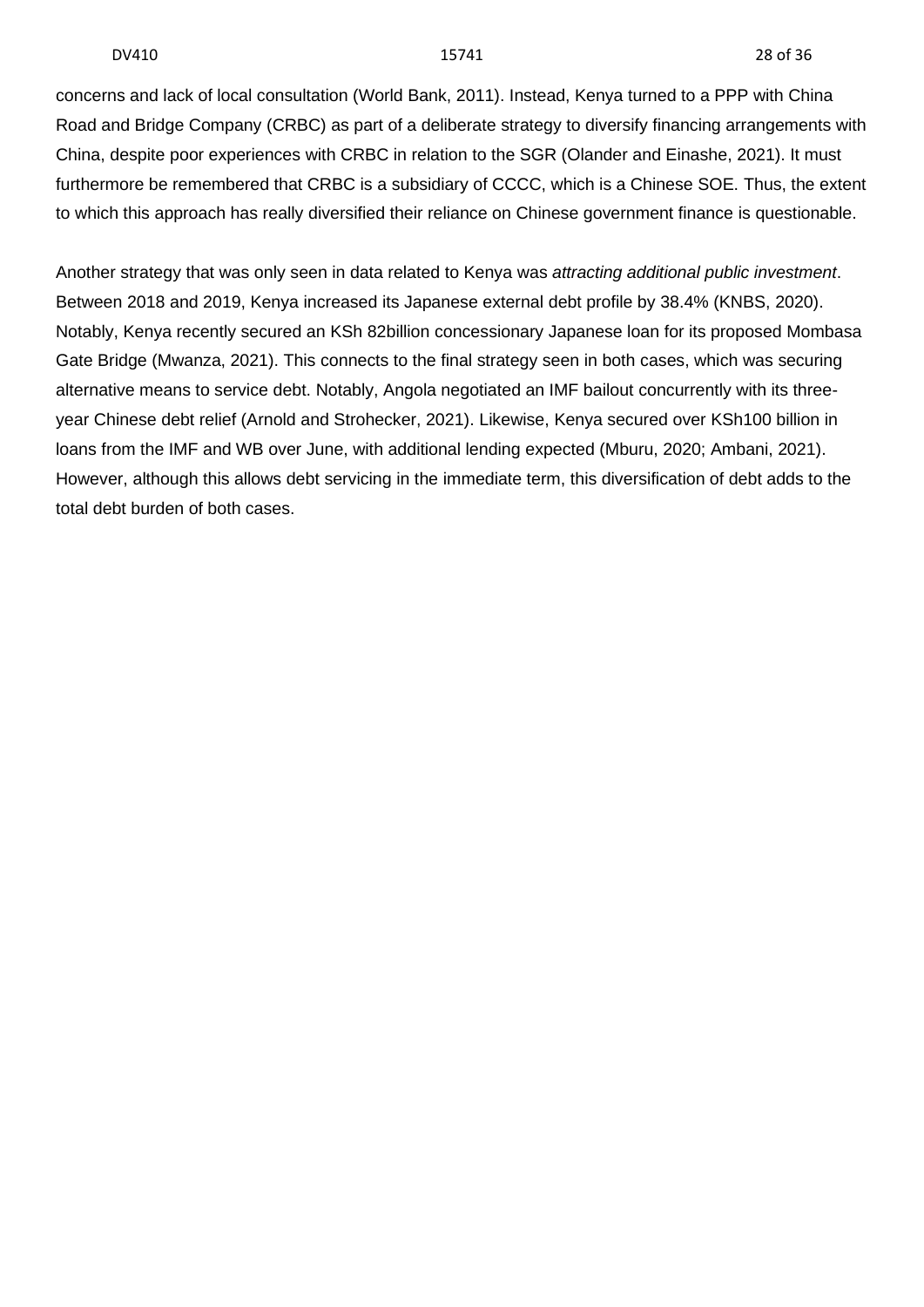## <span id="page-26-0"></span>**7. Discussion and conclusion**

### 7.1 Interpretations and implications

<span id="page-26-1"></span>This paper sought to explore differential outcomes in the power dynamics of African countries pursuing Chinese infrastructure financing. To address this, it first sought to delineate the main differences in the terms of Chinese infrastructure lending between the cases of Angola and Kenya post-2000. Across the two cases, it was demonstrated that Angola experienced more flexible access to credit for a wider variety of projects, generally looser preconditions for accessing this finance, and far more flexibility during debt renegotiation. This paper contextualised these differences through a comparative analysis of the main strategies both countries used to influence power dynamics with China, finding across all three strategies that Angola was able to achieve greater success due to its ability to leverage a more favourable structural position than Kenya.

By exploring expressions of agency related to structural differences, it was suggested that the more favourable lending conditions Angola was granted reflected structural advantages it held against comparison. Three main connections were highlighted by structural factors and expressions of agency, through the case countries' abilities to improve power dynamics by i) leveraging trade interdependence, ii) leveraging economic access and iii) leveraging alternative finance. Primarily, it was found that Angola exercised agency by leveraging its natural resource endowment, whether by leveraging Chinese imports of Angola oil, or by leveraging this to attract alternative financing. Conversely, Kenya's trade deficit with China and lack of resources to attract investment were associated with failed attempts by the Kenyan state to secure more favourable terms for credit access and debt relief. Indeed, the one area where Kenya did enjoy more favourable lending terms – primarily in relation to local content – appears to be the exception that proves the rule, given that Kenya possesses a more skilled labour force than Angola. While exploratory, these findings thus suggest that the structural factors determining an African country's position in the global economy heavily determine the breadth of potential expressions of agency, if not the depth. Plainly, the unique outcomes Angola was able to achieve in relation to debt refinancing, extended debt relief and additional investment were heavily connected to its profile as an oil exporting economy. Thus, it appears that the ability of African countries to achieve more favourable power dynamics with China are influenced by their ability to leverage advantageous structural conditions.

The highly differential outcomes of Kenyan and Angolan engagements with China infrastructure finance ultimately suggest that African economies can optimise their engagement with Chinese infrastructure financing by better calibrating this to their unique structural position in the global economy. China's own rhetoric of African infrastructure financing has concealed such differential outcomes through its vague allusions to 'win-win' and 'cooperation priorities' National Development and Reform Commission, 2015). Certainly, the more restrictive power dynamics experienced by Kenya in contrast to Angola suggest that China does not view provision of infrastructure financing purely in terms of 'South-South cooperation'. However, some key ideas from African agency approaches were substantiated. Primarily, the suggestion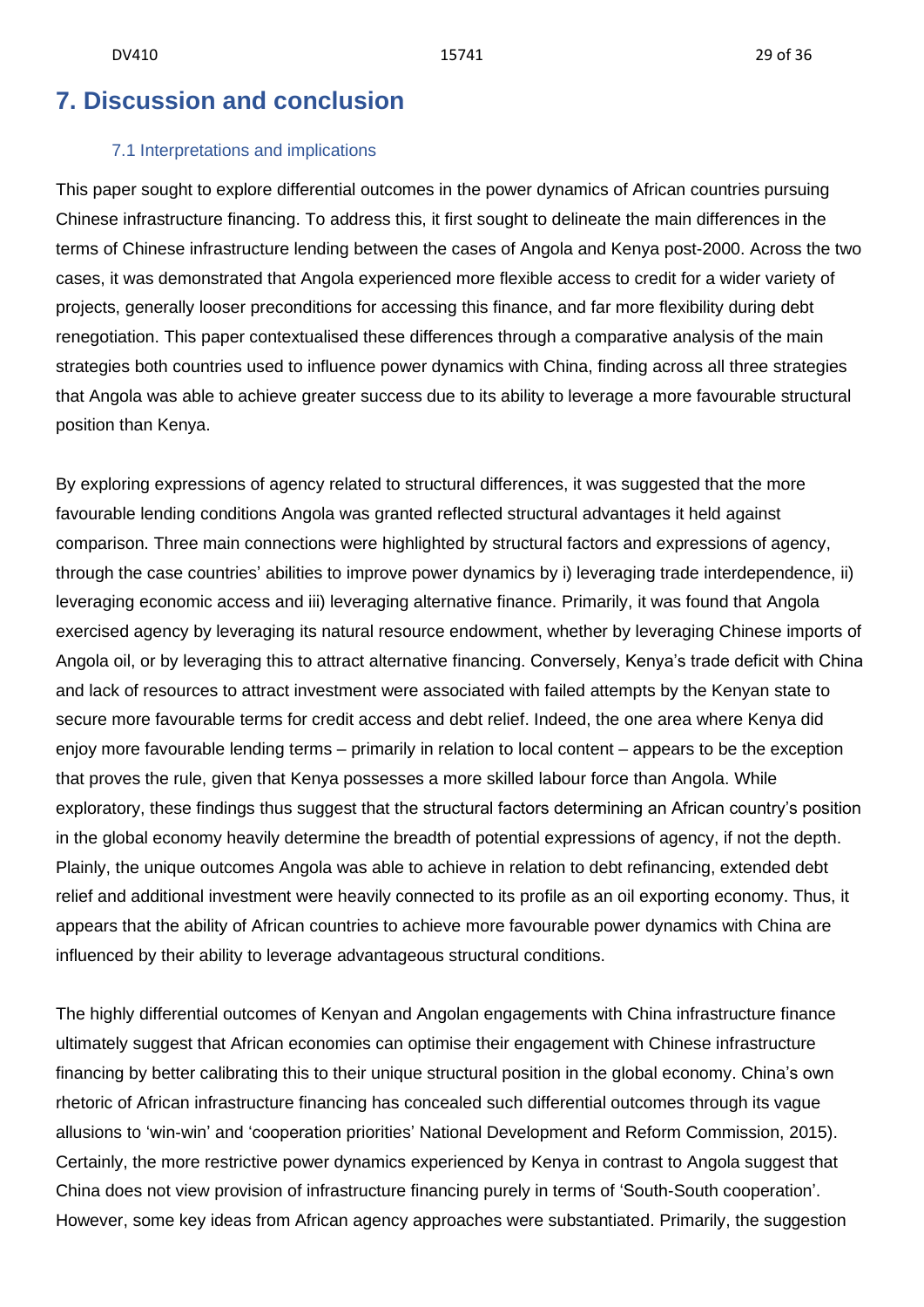that accessing Chinese credit could help attract further investment (Swedlund, 2017; Procopio, 2018; Soulé, 2020) was supported by the success of Angola in leveraging Chinese-financed projects to attract American and Japanese financing. However, while certain approaches to African agency (Soulé, 2020; Procopio, 2018) have highlighted the agency Chinese infrastructure financing provides as an alternative to the conditionality of the 'Washington Consensus', the reality appears more complex. It is true that Chinese infrastructure financing has not directly imposed policy conditions, but the consequences of incurring Chinese debt can indirectly push African countries towards similar policy measures to help manage debt. In this context, Angola's decision to offer Chinese firms greater equity in oil fields can appear less as Angolan leverage and more as Chinese conditional debt relief. Furthermore, an ironic consequence of Chineseincurred debt has been that both Kenya and Angola's returning to conditional IMF and WB financing to pay down Chinese debts, when both countries initial decisions to pursue Chinese finance was to avoid such conditions. In this regard, Carmody and Kragelund's (2016) warning that divorcing African agency from broader structural processes can 'internalise' problems with African development remains relevant.

Nevertheless, the results of this study do not fully align with purely structuralist approaches to China-Africa power relations. Particularly, the idea that pursuing Chinese financing would reduce African economies to a dependent position in the global economy characterised by the export of natural resources (Taylor and Zajontz, 2020) was challenged by the differential experiences of Kenya and Angola. Notably, in contrast to the colonial legacy of infrastructure as mine-to-cost (Bonfatti and Poelhekke, 2014), Angola primarily leveraged Chinese loans to pursue projects enabling regional connectivity, such as railways, power plants and the new Luanda International Airport. This more broadly reflects the strategy of Angola to reorient towards FDI and a stronger private sector. Immediately, this contradicts the dependency view that Chinese lending to Africa traps Africa in the same dependent economic processes as previous Western practices. But more importantly, this suggests that African agency has the potential to positively alter the structural position of African countries in the global economy by diversifying their economy. This does not align with dependency thinking, nor does it align with the subordination of agency wholly to structure as through the idea of 'agent at the margins' (Carmody and Kragelund, 2016, p. 11), where African countries are only able to express agency along the terms dictated by their structural context. Indeed, this relationship between African agency and their structural position in the global economy instead aligns with Giddens' (1984) concept of dualism. Thus, although the differential outcomes experienced by Angola and Kenya point to the important role of structural factors in forming African agency, African agency likewise appears to have the potential to operate beyond the margins and influence the structural position of African countries in the global economy.

#### <span id="page-27-0"></span>7.2 Limitations and recommendations for further research

This paper has thus contributed to understandings of China-Africa power relations by exploring the differences in how Chinese infrastructure financing is experienced between African states, suggesting that structural differences influence the way that African states are able to express agency. However, the focus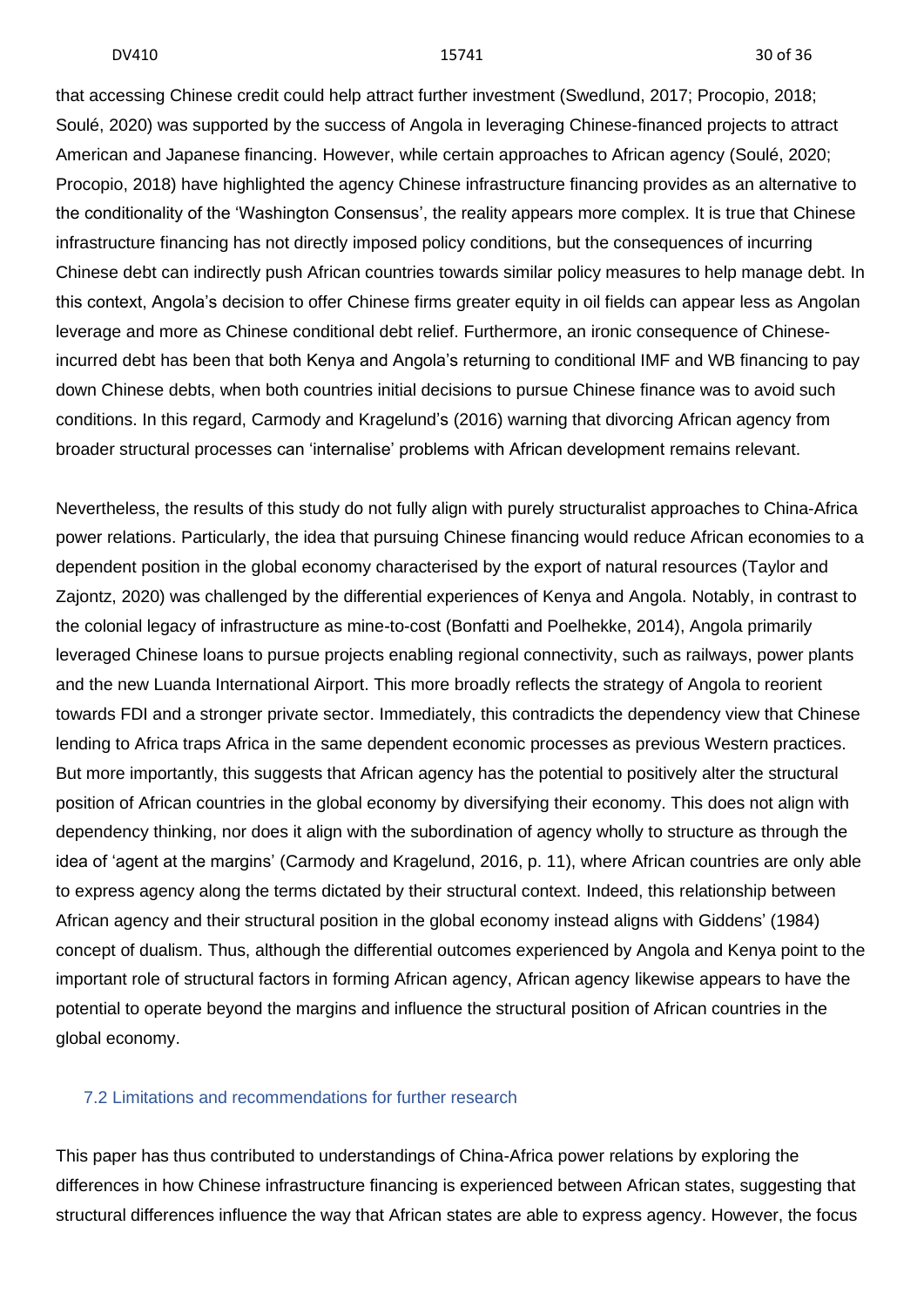on exploring differences in agency between states does not extend to differences in agency at sub-state levels in the selected cases. It was beyond the scope of this paper to study this, therefore further research is needed to establish how the agency experienced by different African countries pursuing Chinese lending may differ at a local level.

Notably, the qualitative design of this paper means that causality cannot be demonstrated when connecting structural advantages to improved power dynamics. Thus, subsequent studies could attempt to create a causal connection between the different structural position of African economies and the degree of agency they can achieve in relations with China. The most straightforward means to do so may be through a quantitative focus on resource exports. Additionally, this paper adopted a small-n design that sacrificed generalisability to achieve greater analytical depth. Subsequent studies could instead adopt a large-n comparison to draw comparisons in the power dynamics of African countries in Chinese infrastructure financing arrangements. Given the focus of projects like the SGR on fostering regional connectivity, further research could compare the power dynamics of several countries within an economically relevant subregion of SSA.

It is also worth noting that the emergent nature of this topic means that new trends in China-Africa power relations began to emerge towards the conclusion of the research process. For example, China's decision in July to refuse an extension of Kenyan debt relief while withholding disbursements of agreed infrastructure finance suggests that debt could increasingly become a source of Chinese leverage, particularly in the context of the economic impact of COVID-19. Similarly, the emergence of Kenyan difficulties repaying debts to Africa Star needed to take complete a takeover of operations for the SGR raises new questions regarding the sovereignty of African infrastructure financed by the Chinese state. Indeed, a promising avenue for further research would be exploring the implications of recent COVIDinduced debt issues across the sub-continent, particularly the extent to which this may alter the future trajectory of China-Africa power relations.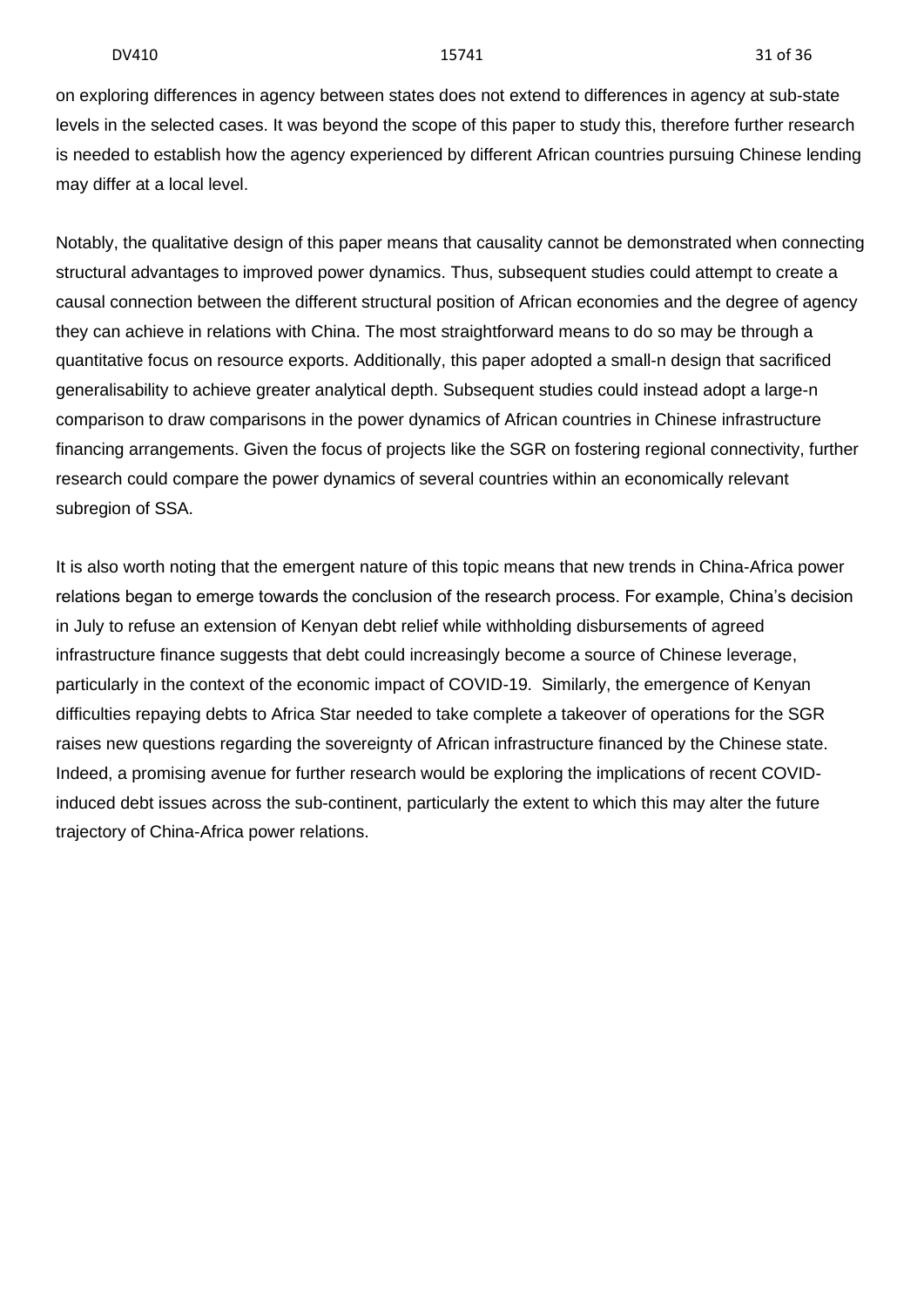## <span id="page-29-0"></span>**References**

Acker, K. and Brautigam, D. (2021). 'Twenty Years of Data on China's Africa Lending', *China-Africa Research Initiative*, Briefing Paper 4

Arnold, T. and Strohecker, K. (2021). Angola gets breathing space from Chinese creditors, says finance minister. *Reuters*. [online] 11 Jan. Available at: https://www.reuters.com/article/us-angola-economyidUSKBN29G18X [Accessed 16 Jun. 2021].

Bacha, D. (2021). *Top ten African countries with the most debt owed to China*. [online] Nairobi News. Available at: https://nairobinews.nation.co.ke/news/top-ten-african-countries-with-the-most-debt-owed-tochina [Accessed 8 Jun. 2021].

Bachmann, J. and Kilaka, B.M. (2021). *Kenya's Lamu Port is Complete, But its Value Remains an Open Question*. [online] The Maritime Executive. Available at: https://www.maritimeexecutive.com/editorials/kenya-s-lamu-port-is-complete-but-its-value-remains-an-open-question [Accessed 16 Jul. 2021].

Baje, A.O. (2021). *NIGERIA AND THE DEBT TRAP*. [online] THISDAYLIVE. Available at: https://www.thisdaylive.com/index.php/2021/07/26/nigeria-and-the-debt-trap/ [Accessed 4 Aug. 2021].

Barrow, K. (2018). *Angola - DRC rail link restored after 34 years*. [online] International Railway Journal. Available at: https://www.railjournal.com/africa/angola-drc-rail-link-restored-after-34-years/ [Accessed 11 Jul. 2021].

Begu et al. (2018), 'China-Angola Investment Model', *Sustainability*, 10(8), pp. 1-17.

Bhamidipati, P.L, Hansen, E.U (2021) 'Uncovering local agency in China-Africa relations: Frictional encounters and development outcomes of solar power in Kenya', *Geoforum* 119, pp. 206-217.

Bolton, J. (2018). *New US Africa strategy takes aim at China, Russia*. [online] www.aparchive.com. Available at: http://www.aparchive.com/metadata/youtube/7ad0b615847c9b6db94cf97e7c70351f [Accessed 21 Jul. 2021].

Bonfatti, R. and Poelhekke, S. (2014) 'From mine to coast: transport infrastructure and the direction of trade in developing countries'. *Work Paper 4,170.*

Boswell, T. and Dixon, W. (1996) 'Dependency, Disarticulation and Denominator Effects: Another Look at Foreign Capital Penetration', *American Journal of Sociology*, 102(2), pp. 543-562.

Brautigam, D. (2020) 'A critical look at Chinese 'debt-trap diplomacy': the rise of a meme', *Area Development and Policy*, 5(1), pp. 1-14.

Brautigam et al. (2020) 'Debt Relief with Chinese Characteristics', *Working Paper no.2020/39*. China Africa Research Initiative

Brautigam et al. (2016) 'How Chinese Money is Transforming Africa', *Policy Brief no.2016/11*. China Africa Research Initiative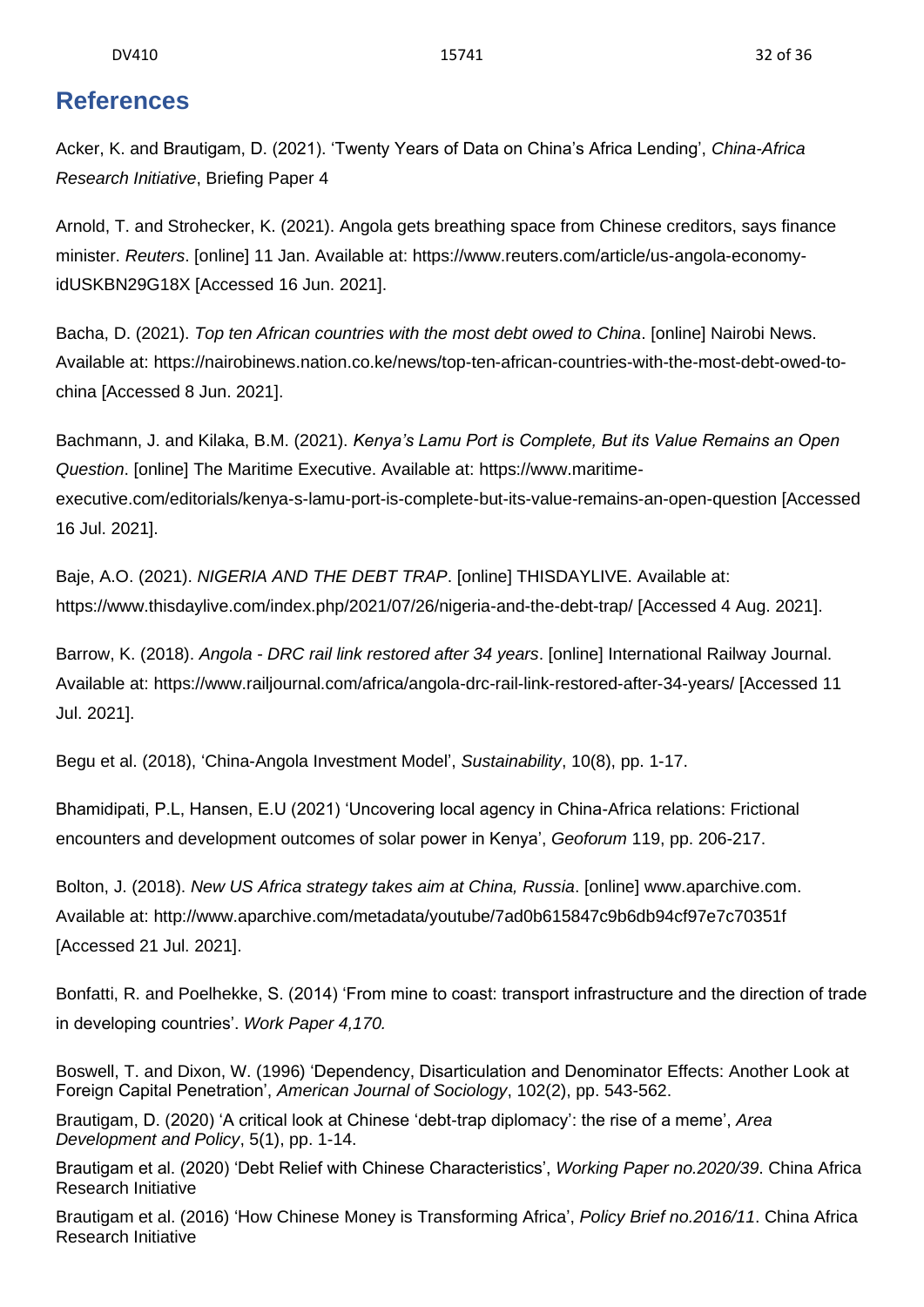Brelsford, R. (2021). *Angola greenlights US consortium to build, own new refinery at Soyo*. [online] www.ogj.com. Available at: https://www.ogj.com/refining-

processing/refining/construction/article/14199503/angola-greenlights-us-consortium-to-build-own-newrefinery-at-soyo [Accessed 16 Jul. 2021].

Breuer, J. (2017) 'Two Belts, One Road? The role of Africa in China's Belt & Road initiative', *Stiftung Asienhaus*. Available at:<http://crossasia-repository.ub.uni-heidelberg.de/4092/> (accessed 13 July 2021)

Browning, N. and Zhdannikov, D. (2020). Angolan energy giant made no money from oil in 2019 as debt bites. *Reuters*. [online] 29 Sep. Available at: https://www.reuters.com/article/angola-oil-sonangolidUSL8N2GP4V2 [Accessed 21 Jun. 2021].

Burns, J. (2004) 'Dept dependency, debt relief and macroeconomic policies: how does the structure of external and domestic debt affect the well being of a country's citizenry?', PhD Thesis: Texas A&M **University** 

Business Daily Africa (2016). *Chinese firm says nearly 20,000 Kenyans working on rail project*. [online] Business Daily. Available at: https://www.businessdailyafrica.com/20-000-Kenyans-working-on-rail-project- /539546-3137112-106jpx7z/index.html [Accessed 11 Jul. 2021].

Cardoso, F.N. (1972) 'Dependency and Development in Latin America,' *New Left Review*, 74, pp. 83–95

Carmody, P., Kragelund, P. (2016) 'Who is in Charge – State Power and Agency in Sino-African Relations', *Cornell International Law Journal*, 49(1), pp. 1-24.

China Africa Research Initiative and Boston University Global Development Policy Center (2021). *Chinese Loans to Africa Database, Version 2.0*. [online]. Available at: chinaafricaloandata.bu.edu/ [Accessed 23 Jun. 2021].

China-Lusophone Brief (2020). *China´s Oil Imports from Angola Continue Recovery*. [online] CLBrief. Available at: https://www.clbrief.com/chinas-oil-imports-from-angola-continue-recovery/ [Accessed 7 Jul. 2021].

Chiyemura, F. (2019) 'The Winds of change in Africa-China relations? Contextualising African agency in Ethiopia-China engagement in wind energy infrastructure financing and development', PhD thesis: the Open University

Collier, P. and Cust, J. (2015) 'Investing in Africa's Infrastructure: Financing and Policy Options', *Annual Review of Resource Economics*, 7(1), pp. 473-493.

Corkin, L. (2015) 'Forum: African agency in the context of China-Africa relations' *African East-Asian Affairs*, 1, pp. 162-173.

Emejo, J., Sumaina, K. and Nnah, M. (2021). *Despite Public Outcry, Nigeria to Borrow More for Railways Expansion*. [online] THISDAYLIVE. Available at: https://www.thisdaylive.com/index.php/2021/06/15/despitepublic-outcry-nigeria-to-borrow-more-for-railways-expansion/ [Accessed 4 Jul. 2021].

Estache, A. (2006), 'Africa's infrastructure: challenges and opportunities'. Paper presented at the high-level seminar: *Realizing the Potential for Profitable Investment in Africa*, IMF Institute and Joint Africa Institute

Faria, J. (2021). *Angola: public external debt by country 2020*. [online] Statista. Available at: https://www.statista.com/statistics/1235818/angola-s-public-external-debt-bycountry/#:~:text=Angola%20owed%20China%20nearly%2022 [Accessed 26 Jun. 2021].

Foch, A. (2013) 'The Reasons for World Bank Support of Infrastructure Privatization in sub-Saharan Africa: A Critical Overview', International Journal of Transport Economies, 40(3), pp. 349-379.

Frank, A.G. (1966) 'The Development of Underdevelopment', *Monthly Review*, 18(4), pp. 17-31.

Gelpern et al (2021), 'How China Lends: A Rare Look into 100 Debt Contracts with Foreign Governments', *AidData*

Giddens, A. (1984) *The Constitution of Society: Outline of the Theory of Structuration*, Cambridge: UK Policy Press

Guguyu, O. (2021). *Kenya drops China debt relief bid as banks resist*. [online] Business Daily. Available at: https://www.businessdailyafrica.com/bd/economy/kenya-drops-china-debt-relief-bid-as-banks-resist-3494812 [Accessed 9 Aug. 2021].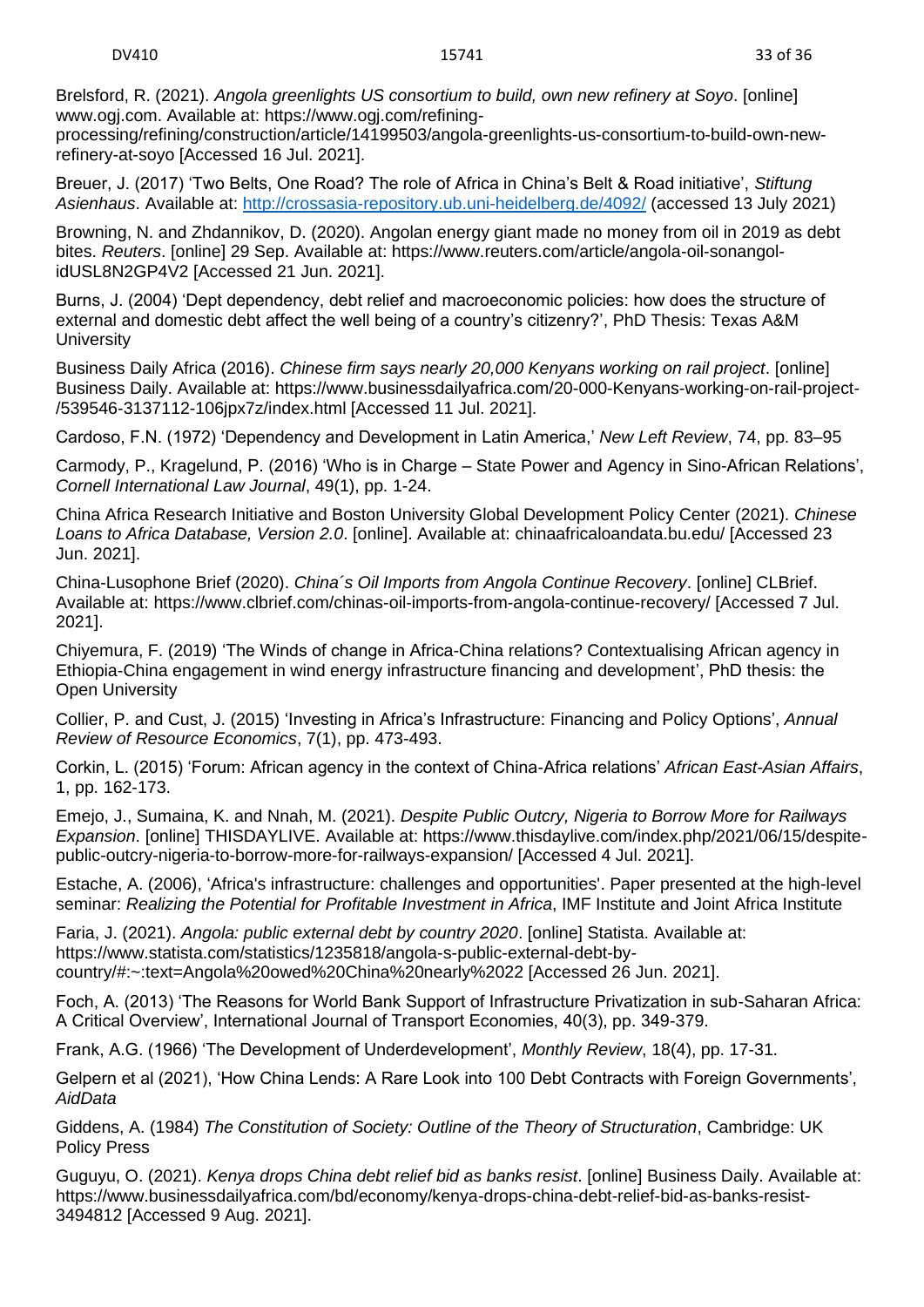Herbling, D. (2021). *Kenya resumes China debt repayment with \$761 million remittance*. [online] www.bloomberg.com. Available at: https://www.bloomberg.com/news/articles/2021-07-31/kenya-resumeschina-debt-repayment-with-761-million-remittance [Accessed 11 Aug. 2021].

IMF (2003) *Angola: IMF Concludes 2003 Article IV Consultation with Angola: 2003 Article IV Consultation— Staff Report; Public Information Notice on the Executive Board Discussion; and Statement by the Executive Director for Angola*. [online]. Available at: https://www.imf.org/en/Publications/CR/Issues/2016/12/30/IMF-Concludes-2003-Article-IV-Consultation-with-Angola-16871 [Accessed 26 May. 2021].

Institute of Developing Economies. (2009). *China's Energy Footprint in Africa*. [online] Available at: https://www.ide.go.jp/English/Data/Africa\_file/Manualreport/cia\_07.html [Accessed 18 Jul. 2021]. Kassongo, J. (2018). *Angola Power Prospects Receive Multi-Million Dollar Boost*. [online] AllAfrica.

Available at: https://allafrica.com/stories/201811120143.html [Accessed 21 Jun. 2021].

Jensen, K. (2018) 'Angola's Infrastructure Ambitions Through Booms and Busts: Policy, Governance and Reform', *Chatham House Africa Programme*

Kenya Bureau of National Statistics (2020). *Economic Survey 2020*. [online.] Available at:

https://drive.google.com/file/d/1khll\_hoi6k7-m9aAqQ58uapHaN9o9mco/view [Accessed 19 May. 2021].

Kiala, C. (2010) 'China–Angola aid relations: strategic cooperation for development?'*, South African Journal of International Affairs*, 17(3), pp. 313-331.

Lambert, B. and Mohan, G. (2013) 'Negotiating China: Reinserting African Agency into China-Africa relations', *African Affairs*, 112(446), pp. 92-110.

Leach et al., (2019) 'The Belt and Road Initiative and the SDGs: Towards Equitable, Sustainable Development', *IDS Bulletin*, 50(4), pp. 89-108.

Lwanga, C. (2018). *Kenya: Court orders compensation for indigenous community who will lose fishing rights to pave way for port construction*. [online] Business & Human Rights Resource Centre. Available at: https://www.business-humanrights.org/en/latest-news/kenya-court-orders-compensation-for-indigenouscommunity-who-will-lose-fishing-rights-to-pave-way-for-port-construction/ [Accessed 16 Jun. 2021].

Maswana, J. (2015) 'Colonial Patterns in the Growing Africa and China Interaction: Dependency and Trade Intensity', *The Journal of Pan African Studies*, 8(7), pp. 95-111.

Mbeki, M. (2006) Editorial, *South African Journal of International Affairs*, 13(1): pp. 7–9

McVeigh, K. (2019). *Kenya's first coal plant construction paused in climate victory*. [online] the Guardian. Available at: https://www.theguardian.com/global-development/2019/jul/11/kenya-first-coal-plantconstruction-paused-climate-victory [Accessed 23 Jun. 2021].

Miriri, D. (2020). Kenya should renegotiate Chinese rail loan, parliamentary panel says. *Reuters*. [online] 24 Sep. Available at: https://www.reuters.com/article/kenya-railway-china-idUSL5N2GL3T7 [Accessed 18 Jul. 2021].

Mohan, G. et al (2012) *China's Resource Diplomacy in Africa: Powering Development*, Palgrave Macmillan: London

Mutambo, A. (2020). *China sends "people's ambassador" to Nairobi amid debt burden debate*. [online] The Nation Kenya. Available at: https://nation.africa/kenya/news/china-sends-people-s-ambassador-to-nairobiamid-debt-burden-debate-1932354 [Accessed 14 Jun. 2021].

Mwanza, E. (2021). *Details of New Ksh82B Mombasa Gate Bridge [VIDEO]*. [online] Kenyans.co.ke. Available at: https://www.kenyans.co.ke/news/60744-details-new-ksh82b-mombasa-gate-bridge-video [Accessed 22 Jul. 2021].

National Development and Reform Commission (2015). *Initiative offers road map for peace, prosperity*. [online] www.gov.cn. Available at:

http://english.www.gov.cn/archive/publications/2015/03/30/content\_281475080249035.htm [Accessed 2 Jun. 2021].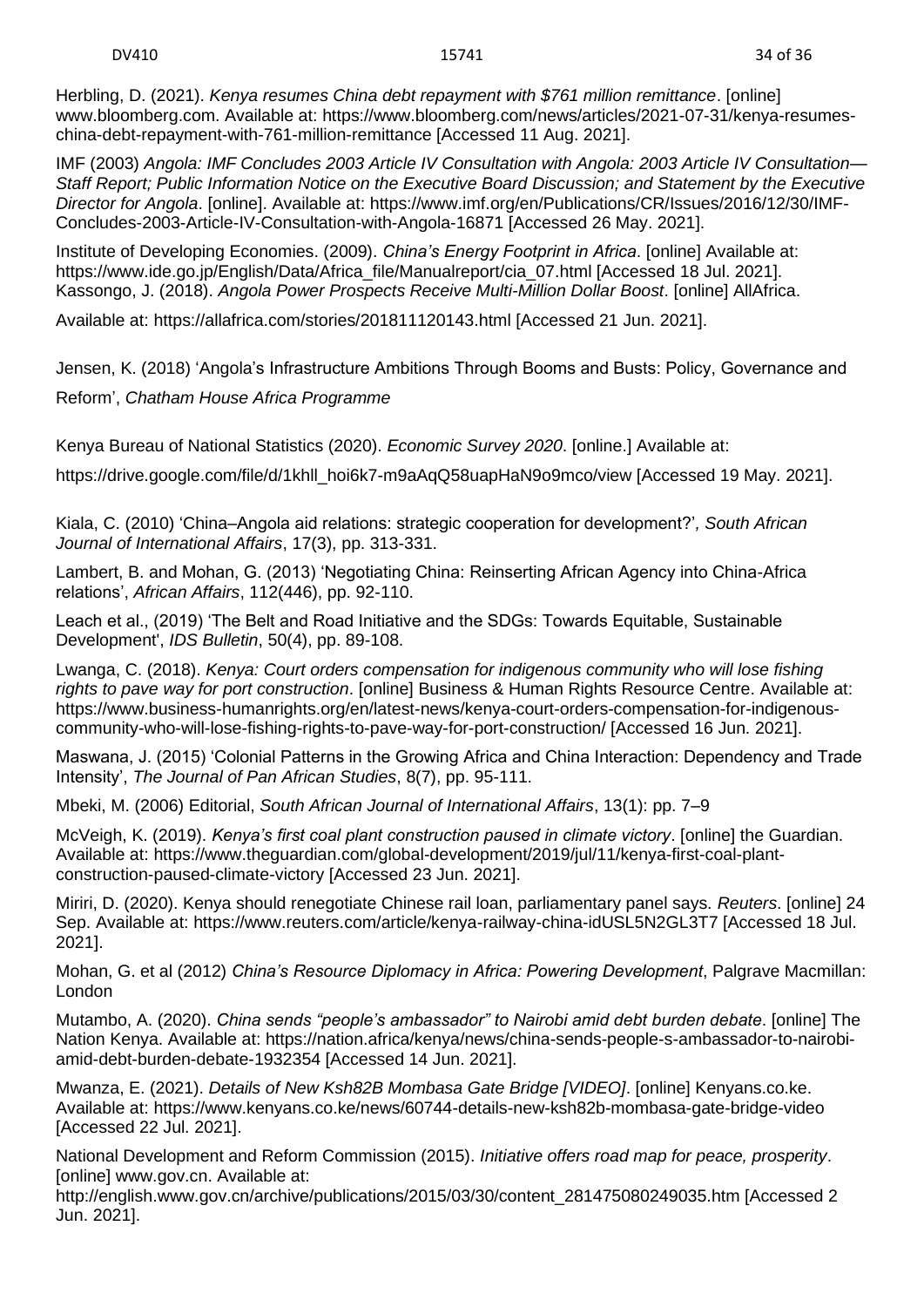Nyaundi, L. (2019). *Lamu Coal plant: China ready to leave*. [online]. Available at: https://www.thestar.co.ke/amp/counties/coast/2019-06-29-lamu-coal-plant-china-ready-to-leave/ [Accessed 23 Jul. 2021].

Odhiambo, M. (2021). *China could seize Mombasa port over Sh364bn SGR loan*. [online] The Star. Available at: https://www.the-star.co.ke/news/2021-03-15-china-could-seize-mombasa-port-over-sh364bnsgr-loan/ [Accessed 22 Jul. 2021].

Office of Chuck Grassley (2018). *Grassley, Senators Express Concerns over China's "Debt Trap" Diplomacy with Developing Countries | U.S. Senator Chuck Grassley of Iowa*. [online] www.grassley.senate.gov. Available at: https://www.grassley.senate.gov/news/news-releases/grassleysenators-express-concerns-over-china-s-debt-trap-diplomacy-developing/ [Accessed 11 Jun. 2021].

Olander, E. (2021). *Kenya Wants to Ban Chinese Fish Imports Again. It Didn't End Well The Last Time.* [online] The China Africa Project. Available at: https://chinaafricaproject.com/2021/08/04/kenya-wants-toban-chinese-fish-imports-again-it-didnt-end-well-the-last-time/ [Accessed 13 Aug. 2021].

Olander, E. and Einashe, I. (2021). *The Future of Chinese-Financed Infrastructure in Kenya*. [online] The China Africa Project. Available at: https://chinaafricaproject.com/podcasts/the-future-of-chinese-financedinfrastructure-in-kenya/ [Accessed 22 Jul. 2021].

Oruko, M.O. (2018). *China threatens to stop SGR funding after Kenya bans Chinese fish imports*. [online] Tuko.co.ke - Kenya news. Available at: https://www.tuko.co.ke/290469-china-threatens-stop-sgr-fundingkenya-bans-chinese-fish-imports.html [Accessed 17 Jul. 2021].

Otieno, B. (2021). *China firm seeks billions before giving Kenya SGR*. [online] Business Daily. Available at: https://www.businessdailyafrica.com/bd/economy/china-firm-seeks-billions-before-giving-kenya-sgr-3504438 [Accessed 13 Aug. 2021].

Oya, C. and Wanda, F. (2019). *Employment patterns and conditions in Angola. A comparative analysis of the infrastructure construction sector and building materials industry*. [online]. Available at: https://www.soas.ac.uk/idcea/publications/reports/file142336.pdf [Accessed 16 Jul. 2021].

Payne, J. and Zhdannikov, D. (2020). Exclusive: Angola cuts oil shipments to China as it seeks debt relief. *Reuters*. [online] 5 Jun. Available at: https://www.reuters.com/article/us-angola-china-debt-oil-exclusiveidUSKBN23C1LY [Accessed 29 Jul. 2021].

Phillips, J. (2019) 'Who's in Charge of Sino-African Resource Politics? Situating African State Agency in Ghana', *African Affairs*, 118 (470), pp. 101-124.

PinsentMasons (2014). *Angola's Benguela rail project is complete, says construction firm*. [online] PinsentMasons. Available at: https://www.pinsentmasons.com/out-law/news/angolas-benguela-rail-projectis-complete-says-construction-firm [Accessed 18 Jul. 2021].

Pomfret, J. (2018). China's debt traps around the world are a trademark of its imperialist ambitions. *The Washington Post*. [online] 27 Aug. Available at: https://www.washingtonpost.com/news/globalopinions/wp/2018/08/27/chinas-debt-traps-around-the-world-are-a-trademark-of-its-imperialist-ambitions/ [Accessed 10 Jun. 2021].

Procopio, M. (2018) 'Kenyan Agency in Kenya-China Relations' in Alden, C. and Large, D. (eds) *New Directions in Africa-China Studies*, Taylor & Francis Group: New York, pp. 173-188.

Qobo, M and le Pere, G. (2018) 'Between Resource Extraction and Industrializing Africa' in Large, D and Alden, C. (eds.) *New Directions in Africa-China Studies*, New York: Routledge, pp. 260-278.

Reed, E. (2021). *Angola awards work on 100,000 bpd refinery*. [online] Energy Voice. Available at: https://www.energyvoice.com/oilandgas/africa/refining-africa/307519/angola-quanten-refinery-soyo/ [Accessed 3 Jul. 2021].

Reuters (2014). China, east African leaders sign up for new rail link. *Reuters*. [online] 11 May. Available at: https://www.reuters.com/article/us-kenya-china-idUSBREA4A03F20140511 [Accessed 10 Jul. 2021].

Reuters (2021). Kenya to save 27 billion shilling from China debt service suspension deal. *Reuters*. [online] 20 Jan. Available at: https://www.reuters.com/article/uk-kenya-debt-china-idUSKBN29P1A3 [Accessed 13 Jul. 2021].

Robinson, W. and Shambaugh, D. (1994) *Chinese Foreign Policy: Theory and Practice*, Oxford: Clarendon Press